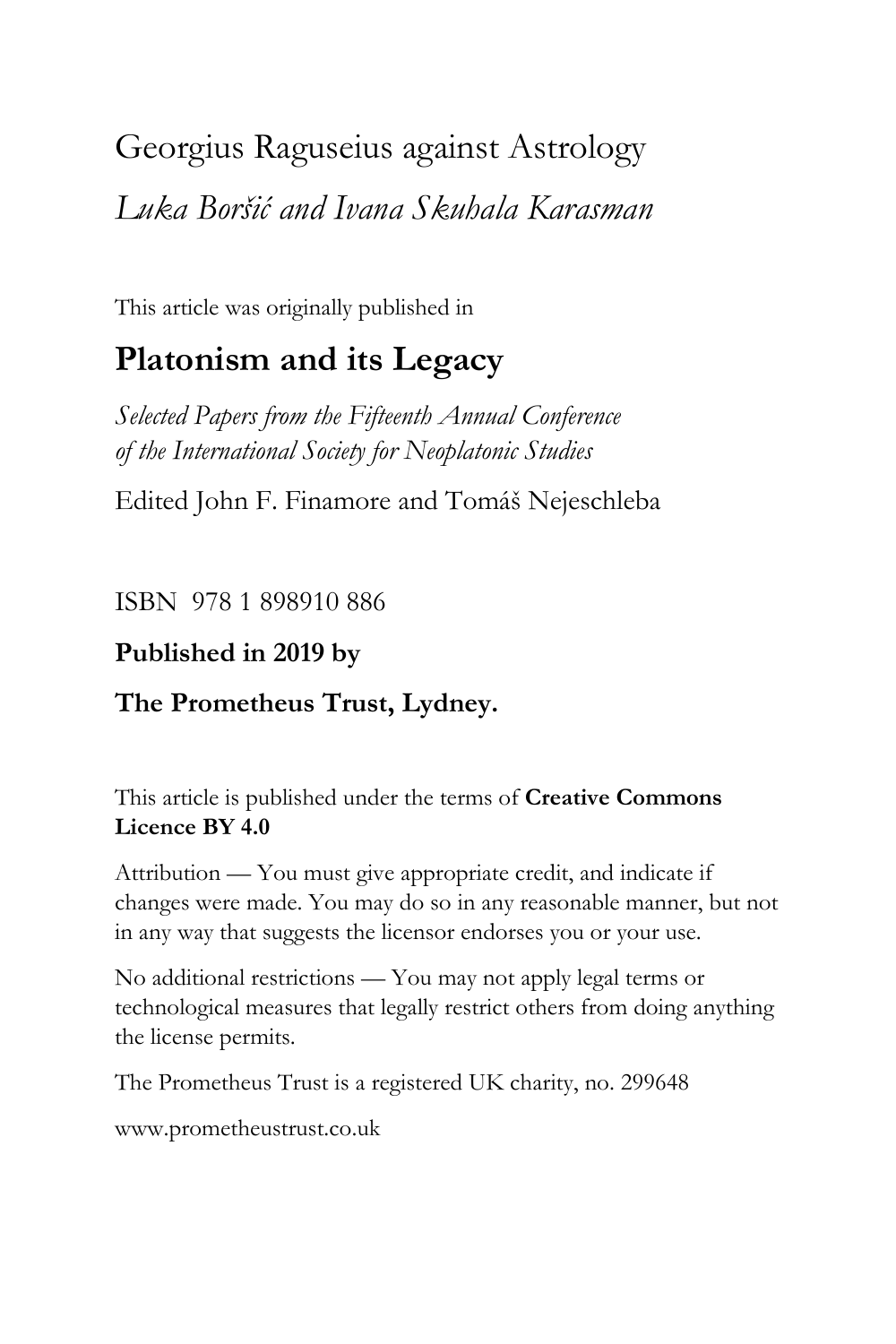## Georgius Raguseius against Astrology

## Luka Boršić Ivana Skuhala Karasman

#### I. Introduction

 Raguseius was an Aristotelian philosopher with a twist – which makes him no different than a legion of other Renaissance Aristotelians with a twist. However, Raguseius stands out as an Aristotelian who spent an enormous energy, at least judging on number of pages written, on refutation of divinatory aspect of astrology. As we will briefly sketch towards the end of the text, there was an ulterior motive of the destruction of the traditionally dominant role of astrology: by reinterpreting astrology, Raguseius attempted to patch up the seriously damaged ship of Aristotelianism after the sixteenth century storms. However, the focus of our interest in this text will be put on the *pars destruens* of his project: his criticism of astrology. Raguseius was so eager to remove the divinatory aspect of astrology and to preserve the mathematical component that he opted to put forth not only his arguments, but explicitly relied on a Platonic arguments of Pico della Mirandola to support his anti-astrological project.

#### II. Life and work of Georgius Raguseius

 Outside Croatia, Georgius Raguseius (or Raguseus, in his native Croatian Juraj Dubrovčanin, literally: George from Dubrovnik) is not a widely known Renaissance thinker/scientist. Thus it may be convenient to introduce him. A philosopher, theologian and physician, Georgius Raguseius was born in the city of Dubrovnik (Dubrovnik was then an independent republic city-state, today a part of Croatia) in the second half of the sixteenth century, probably shortly after  $1550<sup>1</sup>$  $1550<sup>1</sup>$ 

<span id="page-1-0"></span><sup>&</sup>lt;sup>1</sup> The first biography of Raguseius was written by Giacomo Filippo Tomasini and published in Padua in 1630. (Tomasinus (1630) 338–341). This biographical sketch was the source of subsequent (very scarce and scattered) mentions of Raguseius in secondary literature. More recently, Raguseius has been discussed by several Croatian historians of philosophy: Banić Pajnić (1980), Brida (1975, 1976, 1977, 1978, 1980) and Josipović (1985, 1993). All the texts except one are available in the Croatian language only. The only extant monograph on Raguseius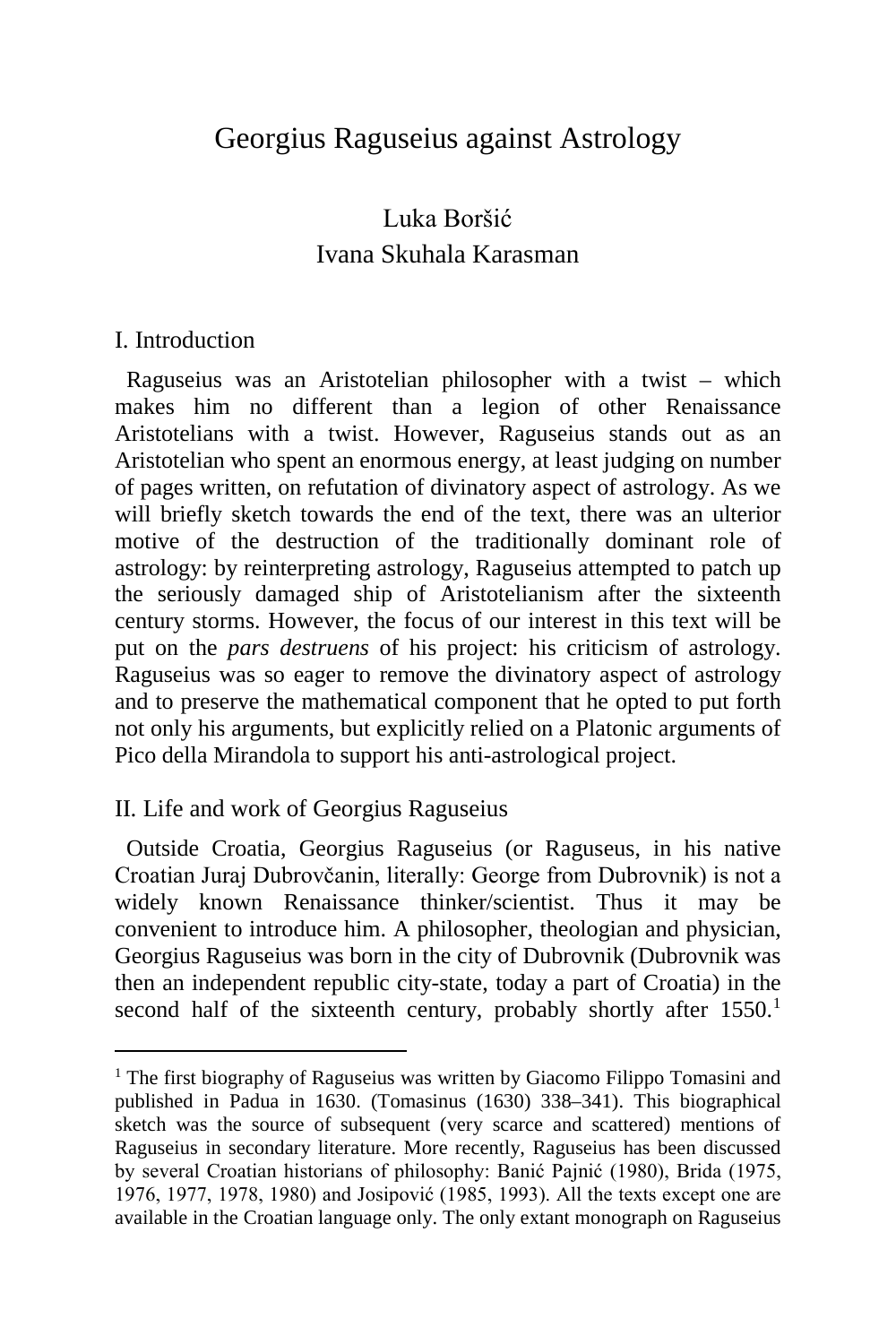"Ragusa" was the Latin and Italian form of the name of the city of Dubrovnik, hence it serves as the origin of his name – Raguseius. His parents were unknown, although in one letter Raguseius mentions the name of his father – Lucas.<sup>[2](#page-2-0)</sup> There is no information as to when he left Dubrovnik, but we know that he was schooled in Venice and Padua, receiving his doctoral degrees in philosophy (year unknown), theology (1592) and medicine (1601).

 From the summer of 1599 to the summer of 1601, he resided in Siena, Pisa, Florence, Rome and Naples, where he was involved in academic activities of the respective universities. Upon returning to Padua in the summer of 1601, he first began teaching theology (at the *Santa Maria* school in Avanzio), then natural philosophy at the *Studio Patavino*, after being appointed directly by the Doge Grimani to replace Cesare Cremonini as professor at the second Department of Philosophy (Cremonini was promoted to teach *in primo loco*). He stayed in Padua until his death in 1622, during which time he regularly taught Aristotelian natural philosophy. During those more than twenty years, Raguseius was also active as a promoter, one of the most famous doctorands he promoted was the famous English physician William Harvey in 1602.

 Raguseius was interested in astronomical questions as well: besides his publication of the *Astronomico et filosofico discorso sopra l'anno M.D.X.C. calculato al meridian dell'inclita Città di Venezia* (1590), he participated in discussions on the appearance of the Great Comet of 1618. In these discussions, Raguseius, quite atypically for a scholastic Aristotelian, insisted on the role of senses and experience in the evaluation of natural events: as he himself testifies, he praised the use of the telescope in acquiring first-hand experience in order "to resolve all the controversy tormenting the minds of many philosophers".<sup>[3](#page-2-1)</sup>

in a language besides Croatian is the Italian version of Marko Josipović's book, published under the title *Il pensiero filosofico di Giorgio Raguseo nell'ambito del tardo aristotelismo padovano* (Josipović (1985)).

<span id="page-2-0"></span><sup>2</sup> Josipović (1993) 17.

<span id="page-2-1"></span><sup>&</sup>lt;sup>3</sup> "[...] controversiam omnem dirimat, quae diu multorum philosophorum ingenia torsit." This quote is from Raguseius' letter to Francesco Contarini from 1611 (contained in his unpublished collection of letters collected under the title *Epistolae morales, dialecticae et mathematicae* and preserved in the British Library, MS Add. 10810. This quote is taken from Camerota (2014), 128, fn. 31.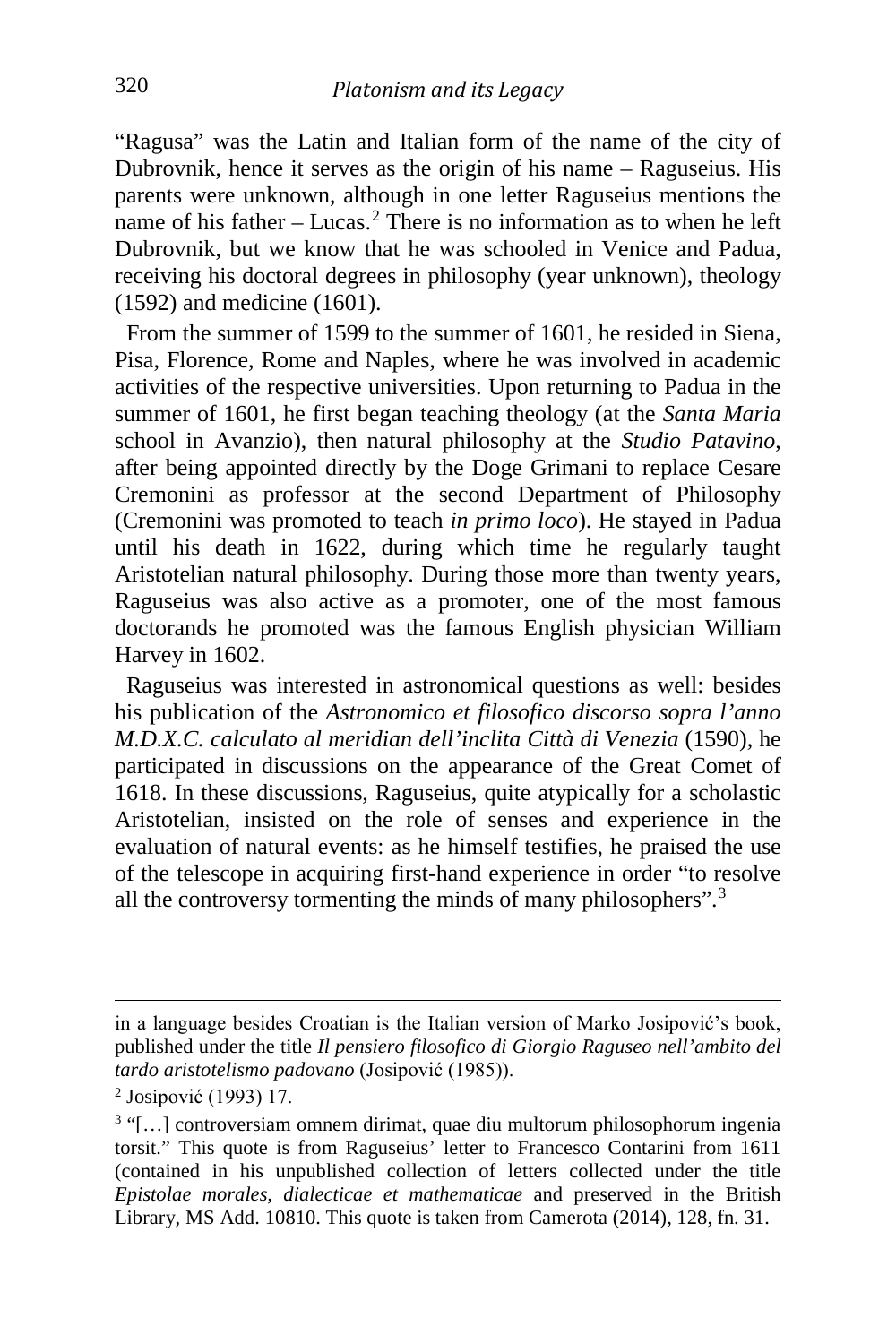According to several contemporary sources, Raguseius spent the rest of his life closely connected with the university life in Padua, often participating in agonistic public discussions, even with his closest associates such as his predecessor Cremonini – something which seems to have been a norm of academic etiquette. In the sixteenth and seventeenth century Italian universities (including those in Padua), it was statutorily prescribed that professors confront each other at least twice a year in a public disputations (*disputationes*). Raguseius' very polemical altercation with Cremonini is well attested.

Raguseius died in Padua on the 13<sup>th</sup> of January 1622, and was buried in the Church of St. Francis, also in Padua.

 Raguseius' most significant philosophical works are the following two – quoted in full glory of their subtitles:

*Georgii Raguseii Veneti, in Patavina Academia philosophi ordinarii, peripateticae disputationes, in quibus difficiliores naturalis philosophiae quaestiones examinantur, praecipua, obscurioraque Aristotelis loca illustrantur. Eius animi sensa, qualiacunque tandem fuerint, ingenue aperiuntur, et veritas Catholicae fidei ubique inviolata servatur*

*Peripatetic disputations of Georgius Raguseius of Venice, ordinary professor in philosophy[4](#page-3-0) at the Academy of Padua, in which more difficult matters within natural philosophy are examined and Aristotle's more peculiar and darker places illuminated. The ideas of his mind, whatever they may be, are originally displayed and the truth of the Catholic faith is immaculately served*, published in Venice in 1613; and

*Georgii Raguseii Veneti theologi, medici et Patavinae Scholae philosophi ordinarii Epistolarum mathematicarum seu De divinatione* 

<span id="page-3-0"></span><sup>&</sup>lt;sup>4</sup> The phrase "philosophus ordinarius" is somehow ambiguous and translating it as "ordinary professor" should be taken with caution. The common phrase was "philosophia ordinaria" and it should be understood as a part of pair "exatraodrinary" – "ordinary" subjects' division. Lines (2012) 5 gives the following general description of the division: "[…] 'ordinary' subject were required for the degree and were typically taught by the most senior (and best paid) professors; 'extraordinary subjects were taught less regularly (by more junior professors) and seem to have been optional, although they often covered what was taught in ordinary lectures in other years."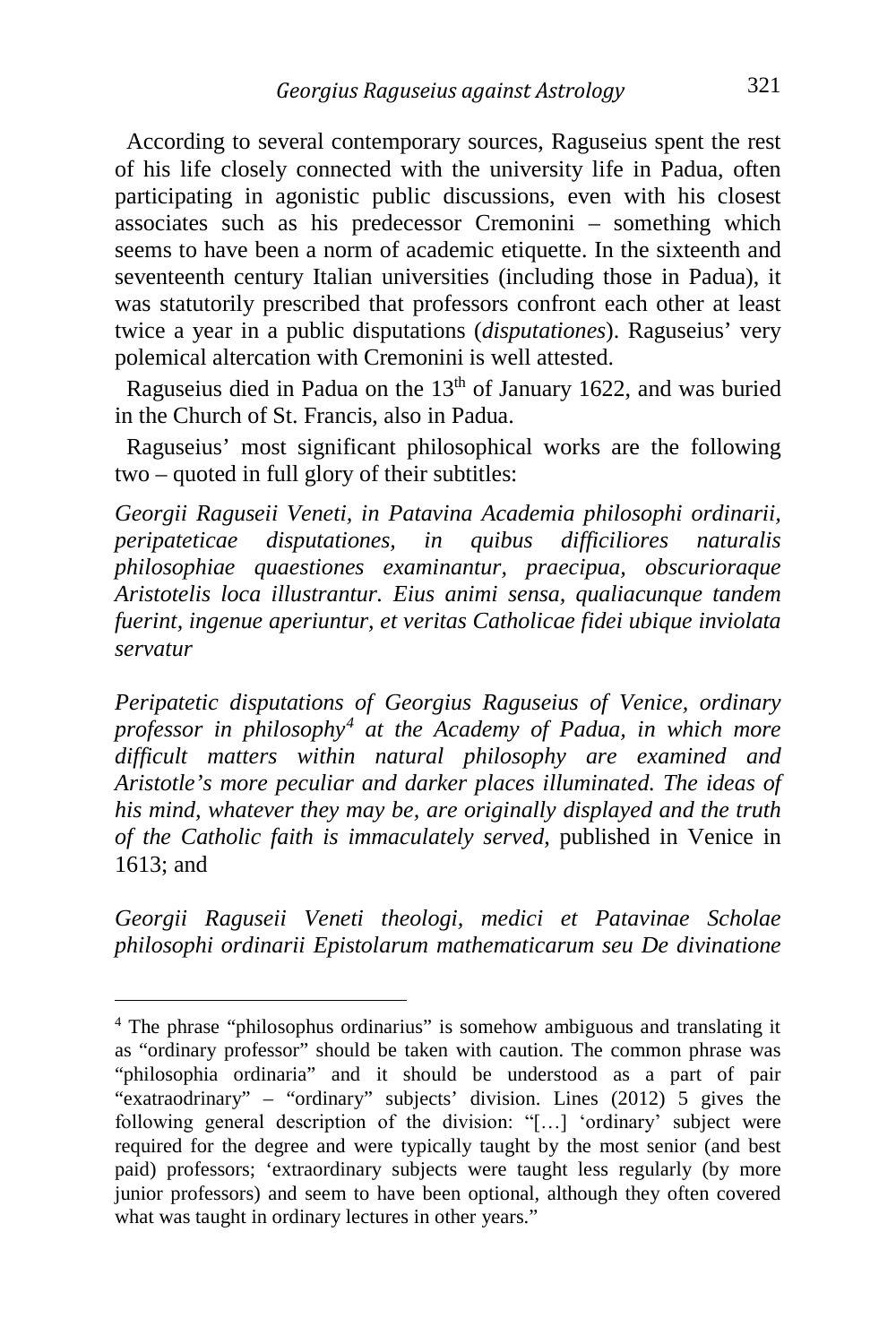*libri duo. Quibus non solum divinatrix astrologia, verum etiam chiromantia, physiognomia, geomantia, nomantia, cabala, magia, ceteraeque huius generis superstitiosae disciplinae tanquam inanes exploduntur, et naturalibus rationibus a fundamentis penitus evertuntur*

*Two Books of Mathematical Letters or On Divination by Georgius Raguseius of Venice, the theologian, physician and ordinary professor in philosophy at the School of Padua. They reject not only divinational astrology, but also palmistry, physiognomy, geomancy, nomancy, Kabbalah, magic and other superstitious and empty skills of that kind, which are then completely refuted from the ground up with natural explanations*, published in Paris in 1623.

#### III. On the *Epistolae mathematicae seu De divinatione*

 The book entitled *Epistolae mathematicae seu De divinatione* consists of two parts ("books"). The first book  $(1-235)$  contains seventeen letters written by Raguseius to different correspondents all dealing with astrology. The second book (236–599) contains twelve letters to different correspondents (236–599), dealing with other aspects of divination (the topics of each letter are: palmistry, physiognomy, geomancy, nomancy, Kabbalah, magic, necromancy, hydromancy, sorcerers, dreams, prophecies, and Sibylline frenzy). After book 2 there is a treatise entitled *De pure et puella qui ad D. Antonii Confessoris altare delati revixisse putantur disputatio* (600– 643), a sort of a medical treatise on different sorts of consciouslessness.

 The entire collection of letters was published posthumously by the French lawyer and translator of the *Basilika* Charles-Annibal Fabrot (1580–1659), who in the introduction makes mention of Paolo Gualdi (1553–1621), an erudite priest who was a friend of Galileo Galilei, Caravaggio, Palladio and Torquato Tasso. According to Fabrot, it was Gualdo who got grasp of Raguseius' letters against astrologers and considered them worth distributing.<sup>[5](#page-4-0)</sup> Based on the year of Gualdo's

<span id="page-4-0"></span><sup>5</sup> Raguseius (1623) s. p.: "Vir illustrissime, pervenit nuper in manus Pauli Gualdi v[iri] c[larissimi] beneficio libellus Georgii Raguseii, viri bene litterati, quem ille adversum istos qui sese Chaldaeos seu Genethliacos appellant, vulgus autem Mathematicos dicit, perdiligentissime conscripsit." ("The most illustrious sir (Scipione), by kindness of the noblest Paolo Gualdi, a booklet by Georgius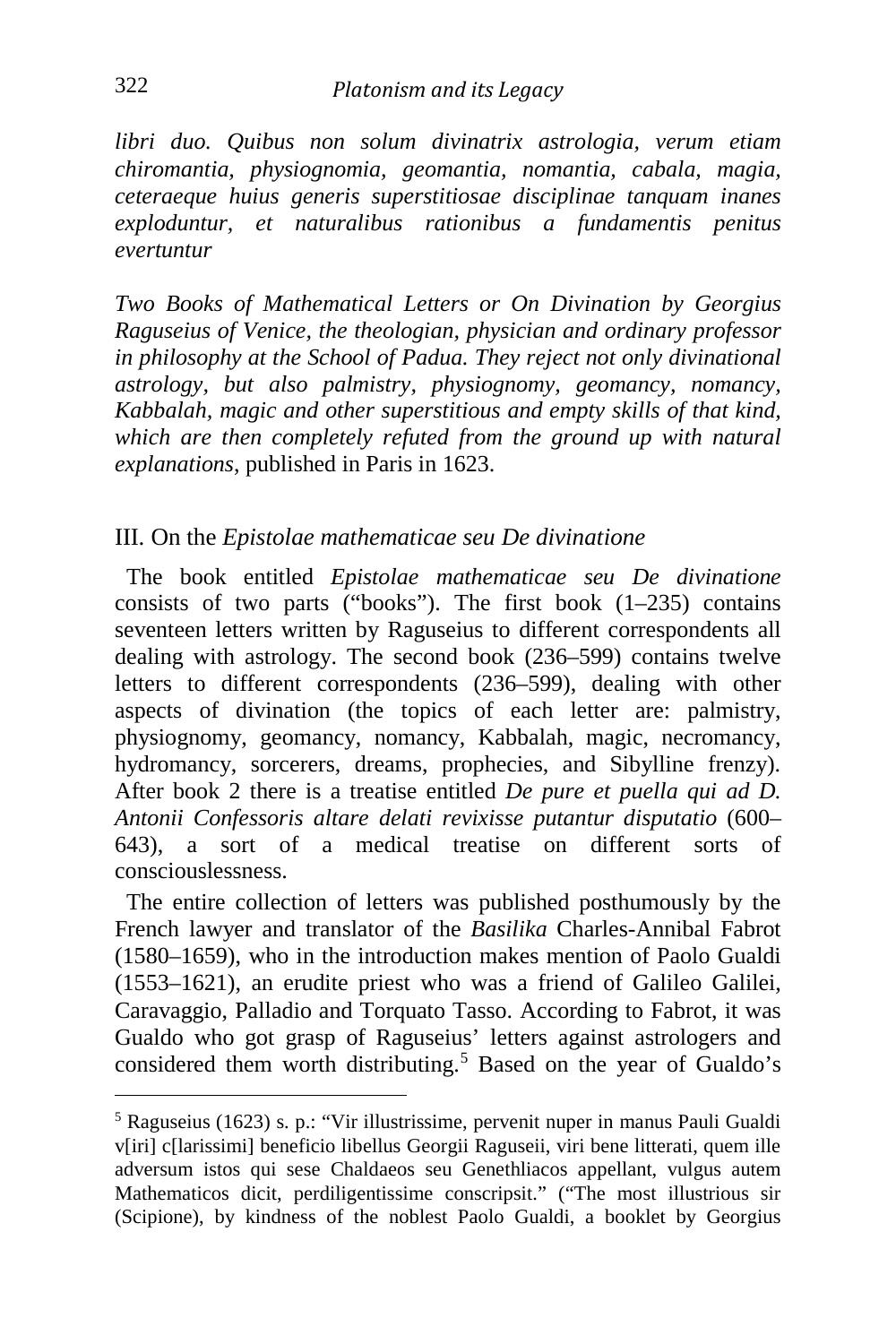death, we can conclude that preparations for the publication of Raguseius' letters must have started before 1621, that is, during Raguseius' lifetime. Gualdo was a contemporary of Raguseius in Padua, and keeping in mind both men's reputations, it is quite likely that they knew each other. The collection of Raguseius' letters in Fabrot's edition is dedicated to Scipione Cobelluzzi (1564–1616), the titular cardinal of St. Susan and Vatican librarian. The letters were written from 1600 to 1619, and in the collection they are not arranged in chronological order.

 Considering the fact that we are dealing with a little-known work, we shall briefly introduce the topics of the letters of the first book which will be in our focus. The topics of the seventeen letters are mentioned in the titles of the letters and they run as follows:

First letter (Raguseius (1623) 4): "Habeantne [sic!] caelestia corpora, praeter motum et lucem, qualitates occultas, quas influentias appellant? (Do celestial bodies have occult qualities which they call influences besides movement and light?)", addressed to Albertinus Barison.

Second letter (Raguseius (1623) 19): "Quid tractet praecipue divinatrix astrologia. (What is the specific subject of divinatory astrology?)", addressed to Albertinus Barison.

Third letter (Raguseius (1623) 25): "Divinatricis astrologiae confutatio. (Refutation of divinatory astrology.)", addressed to Albertinus Barison.

Fourth letter (Raguseius (1623) 51): "De imaginibus, quas astrologi in firmamento esse finxerunt. (On the images which astrologers imaged to exist in the heavens.)", addressed to Franciscus Contarenus.

Fifth letter (Raguseius (1623) 64): "Vitae hominis longitudinem aut brevitatem non posse ab astrologis per Hylech et Alchochoden cognosci. (The length or shortness of human life cannot be known by astrologers with the help of Hylech and Alchochoden.)", addressed to Ioannes Pagnonus.

Raguseius, a man well-educated, recently came into (my) hands. He (Raguseius) composed it in the utmost diligent fashion (to argue) against those who name themselves Chaldeans or Genethliacs, and who are popularly called astrologers.")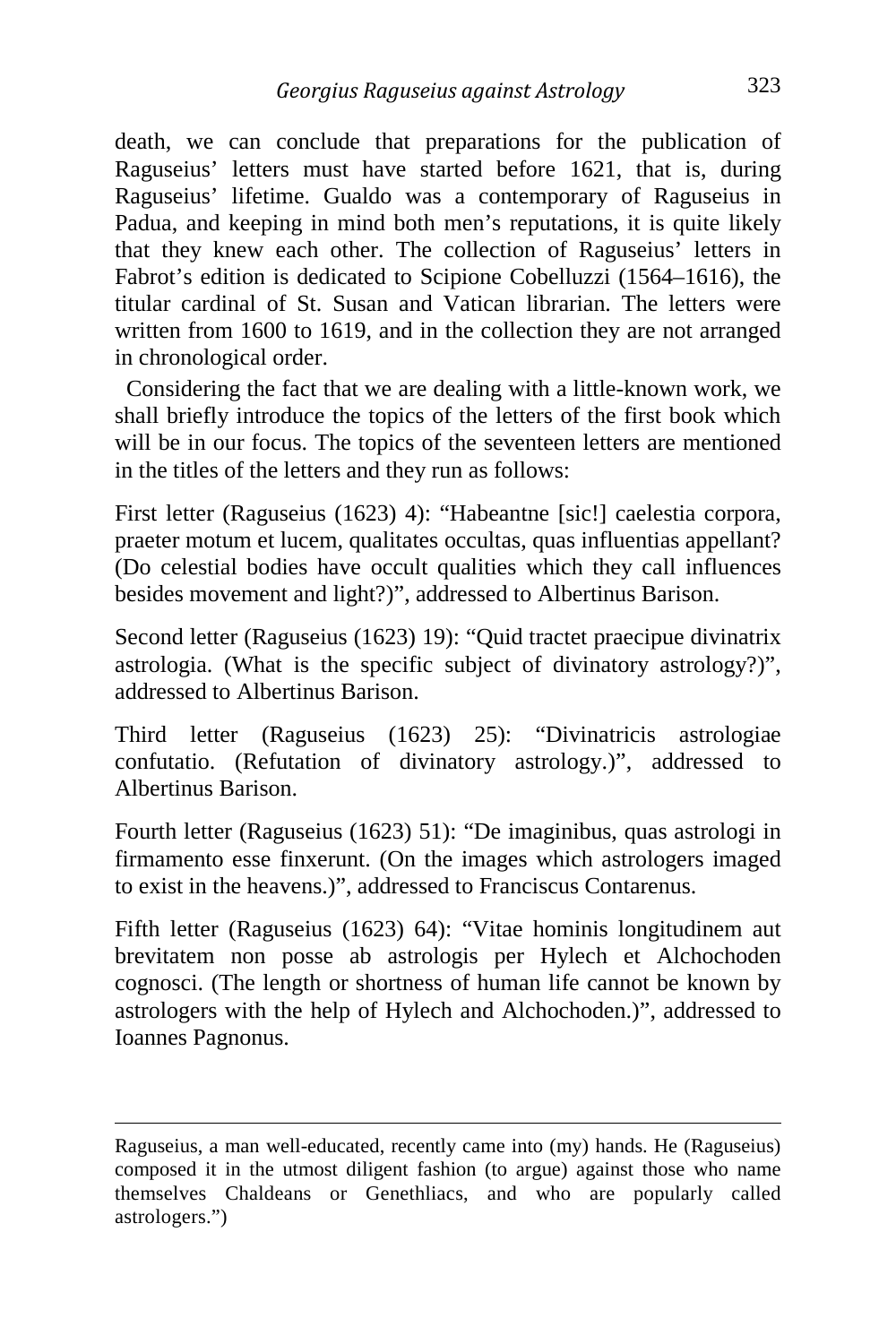Sixth letter (Raguseius (1623) 73): "Partem fortunae atque adeo reliquas omnes, quibus in eorum iudiciis astrologi utuntur, pura figmenta esse. (The role of fortune as well as all else which astrologers use in their judgments are pure inventions.)", addressed to Ioannes Pagnonus.

Seventh letter (Raguseius (1623) 83): "Planetarum dignitates ab astrologis traditas nullas esse. (There are no such things as dignities of the planets, as astrologers claim.)", addressed to Franciscus Vianellus.

Eighth letter (Raguseius (1623) 104): "Astrologorum doctrinam de planetarum aspectibus nullo esse fundamento innixam. (The astrologers' doctrine on the aspects of the planets is unfounded.)", addressed to Franciscus Vianellus.

Ninth letter (Raguseius (1623) 119): "Neque retrogradationem neque combustionem quicquam infelicitatis aut incommodi planetis afferre. (Neither retrogradation nor combustion bring any misfortune or mischief to the planets.)", addressed to Vicentius Blancus.

Tenth letter (Raguseius (1623) 128): "Capiti et caudae Draconis nullam inesse agendi vim; atque adeo astrologorum praedictiones ab iis sumptas inanes penitus esse. (The head and the tail of the Dragon possess no power of influence, therefore astrologers' predictions as based on them are utterly in vain.)", addressed to Hernestus a Skendorf.

Eleventh letter (Raguseius (1623) 133): "De stellarum tam fixarum quam errantium vi et potestate. (On the force and power of the fixed and errant stars.)", addressed to Nicolaus Contarenus.

Twelfth letter (Raguseius (1623) 148): "De iis quae caelorum potestatibus subiiciuntur. (On those things that are influenced by heavenly powers.)", addressed to Octavianus Bonus.

Thirteenth letter (Raguseius (1623) 167): "Prospera vel adversa fortuna, quam multi frequenter in ludis experiuntur, ab astris ne an ab alia occultiore causa proficiscatur? (Does the good or bad fortune that many often experience in games come from the stars or some other more occult source?)", addressed to Franciscus Pignas.

Fourteenth letter (Raguseius (1623) 195): "Astrologorum electionibus nullam omnino fidem habendam esse. (Choices made by astrologers should be given completely no faith.)", addressed to Erastus Savona.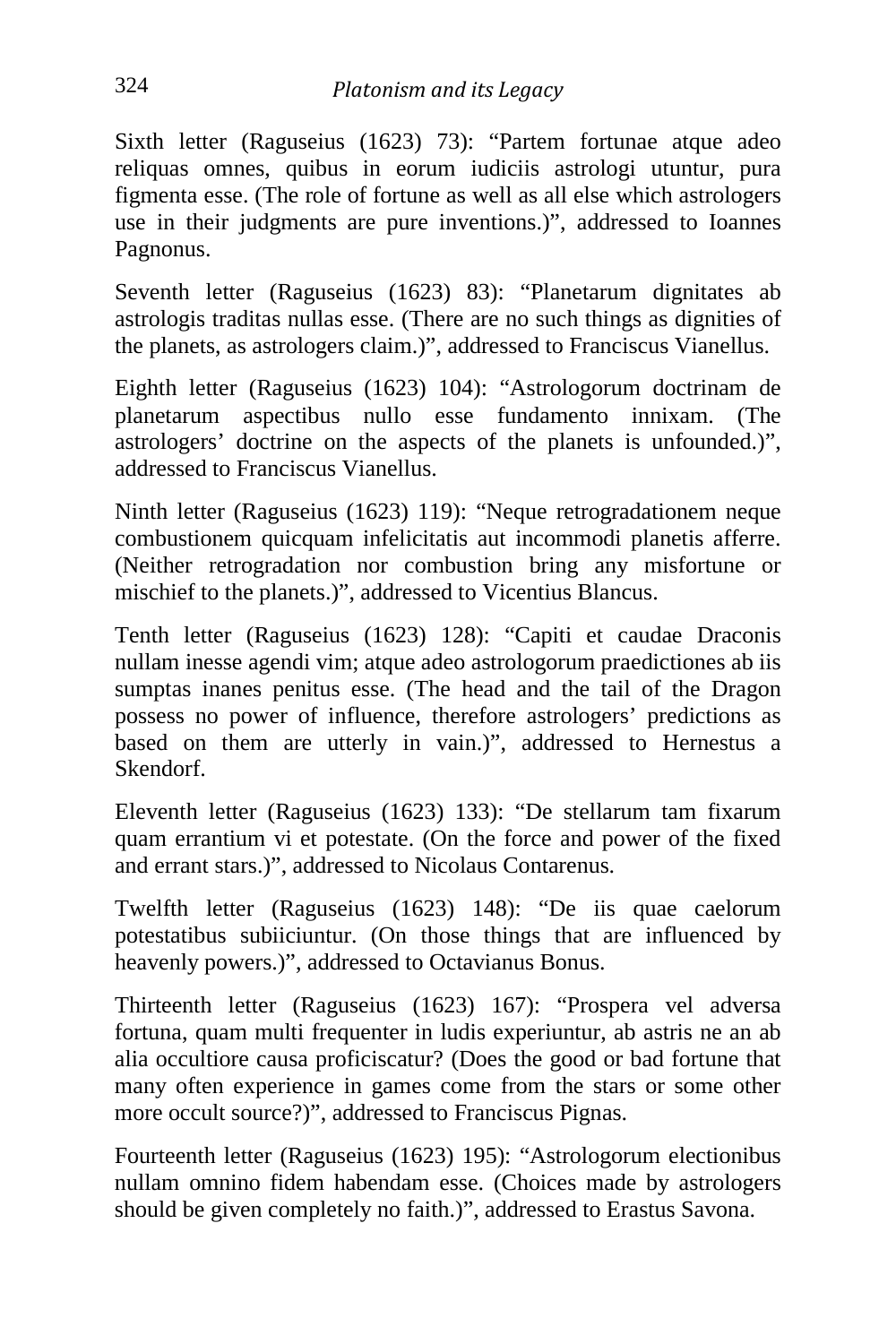Fifteenth letter (Raguseius (1623) 205): "Quae ab astrologis de interrogationibus scripta sunt nullo fundamento veritatis niti. (All that astrologers have written on investigations has no foundation in truth.)", addressed to Ioannes Pagnonus.

Sixteenth letter (Raguseius (1623) 215): "De veritate astrologicae disciplinae in aeris mutationibus. (On the truth of astrological discipline in the changes of the air.)", addressed to Ioannes Pagnonus.

Seventeenth letter (Raguseius (1623) 225): "Astrologiam medicae arti nec necessariam nec valde utilem esse. (Astrology is neither very useful to nor necessary for medicine.)", addressed to Vulpianus a Vulpe.

IV. Raguseius' criticism of astrology and the free will problem<sup>[6](#page-7-0)</sup>

 His early encounter with astrology Raguseius himself describes as following:

Raguseius (1623) 26–27[7](#page-7-1)

-

Therefore, as a young man, burning with a yearning for knowledge and encouraged by grand promises, I invested six years of effort in Venice. My first teacher was Octavian of Ghent, a man highly educated in all sciences, whom I especially valued and from whom I received some rudimental [knowledge]; and then  $[my \text{ teacher was}]$  the most famed Barozzi, $8$  a Venetian nobleman who trained me in not only investigating Ptolemy's works *Quadripartitum* and *Centiloquium*, but also Chaldean and Arabic detailed observations.

<span id="page-7-0"></span><sup>6</sup> The fist part of this analysis relies the results presented in Skuhala Karasman (2013).

<span id="page-7-1"></span><sup>&</sup>lt;sup>7</sup> "Hinc ego adolescens, sciendi cupidiate inflammatus, magnisque pollicitationibus illectus, sexennium Venetiis operam dedi. Praeceptore usus primum Octaviano Gandavense, viro omni doctrina eruditissimo et de me optime merito, a quo rudimenta quaedam accepi: deinde celeberrimo Barocio, patritio Veneto, qui me non solum in Ptolomaei *Quadripartitio* et *Centiloquio*, verum etiam in Chaldaeorum et Arabum minutis observationibus exercuit."

<span id="page-7-2"></span><sup>8</sup> Francesco Barozzi (1537–1604) was an Italian astronomer and mathematician.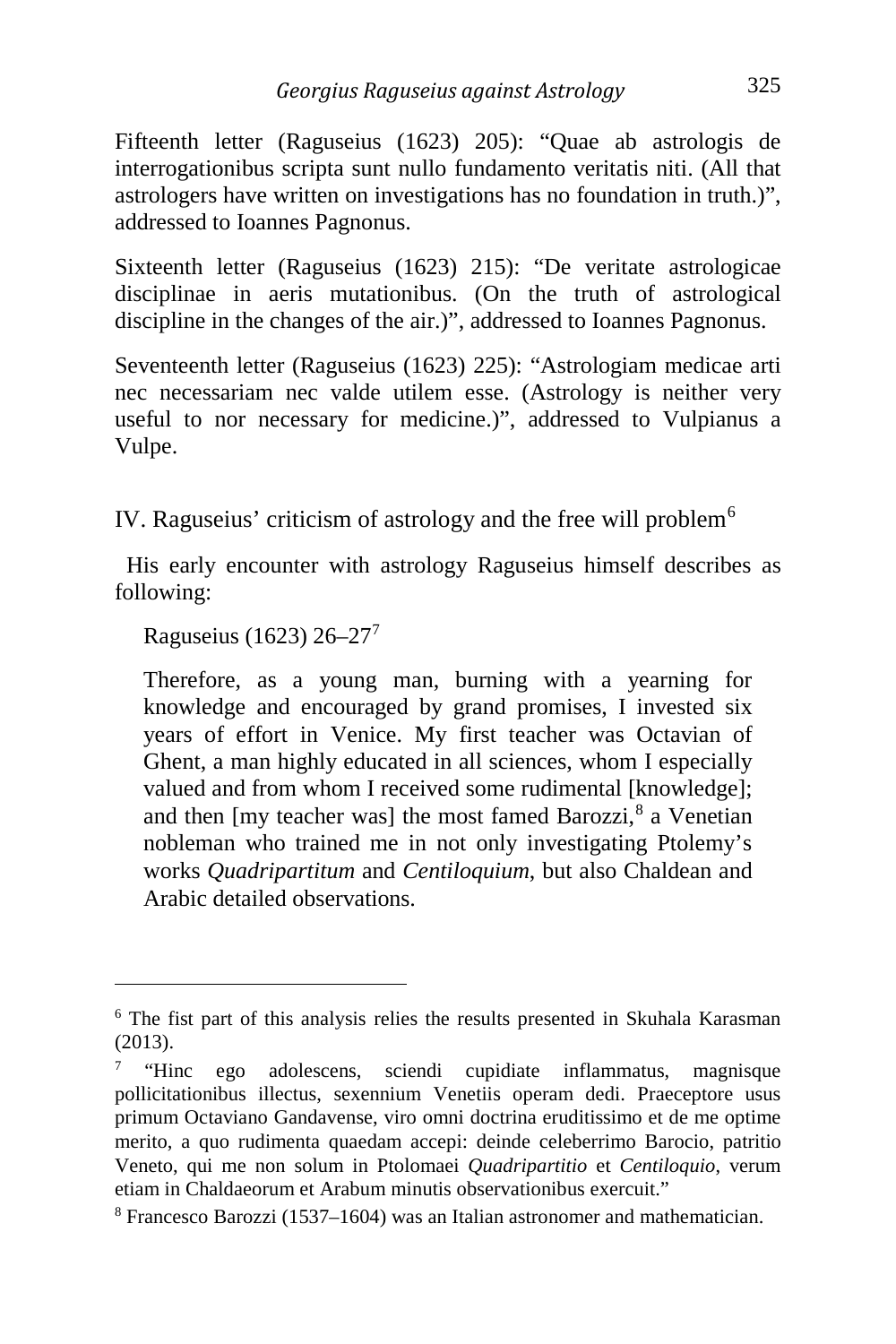This auto-testimony serves as a justification for what Raguseius was to do later – refute astrology. His criticism of astrology would have been quite unconvincing had he not first been well-educated in and familiar with it.

 In the second letter of the first book, "Quid tractet praecipue divinatrix astrologia", Raguseius defines astrology in the following way:

Raguseius (1623) 19[9](#page-8-0)

Astrology is one of the mathematical sciences that deals with the contemplation of celestial bodies, predominantly in the way of introducing various affections into this lower realm by its power.

 Throughout his letters, Raguseius insists as emphatically as possible that the only astrology whose value he accepts and which he considers worth studying is a mathematical discipline. This notion of astrology emphasizes the relationship between the celestial and the earthly realm in that astrology continues where astronomy, as a discipline dealing with the movement of celestial bodies, left off. Raguseius thus distinguishes two aspects of astrology: the mathematical and the divinatory part: the former he calls "introductory astrology" (*astrologia isagogica*) or astronomy[10,](#page-8-1) whereas the latter is "judicial astrology" (*astrologia iudiciaria*). The purpose of *Epistolae mathematicae* is to demonstrate how knowing and dealing with the astronomical data need not necessarily be tied to the prophesying of the world's state, mutations of the air, personal fates, the construction of natal horoscopes etc.<sup>[11](#page-8-2)</sup> In this respect, to denigrate the judicial aspect of astrology completely, Raguseius claims that astrology as a science dealing with heavenly bodies actually has no divine origin.

<span id="page-8-0"></span><sup>9</sup> "Astrologia scientia quaedam est, ex mathematicarum numero, quae in coelestium corporum contemplatione versatur; ea potissimum ratione, qua virtute sua in mundum hunc inferiorem varias affectiones inducunt."

<span id="page-8-1"></span><sup>10</sup> Raguseius (1623) 42: "Didicerunt quidem ab Abrahamo Aegyptii astrologiam, ut antiquitatis cultores tradiderunt, non eam certe, quae in astrorum iudiciis, sed illam, quae in stellarum cursibus variisque revolutionibus versatur, quaeque verius astronomia nuncupatur."

<span id="page-8-2"></span><sup>&</sup>lt;sup>11</sup> Raguseius (1623) 22-23: "Haec omnia pertinent ad eam astrologiae partem, quae isagogica dicitur. Ea vero, quae in operatione consistit, quaeque iudicaria passim nuncupatur, quattuor praecipue respicit: statum mundi, aeris mutationem, hominum ortus atque opportunorum temporum pro variis rebus agendis electiones […]."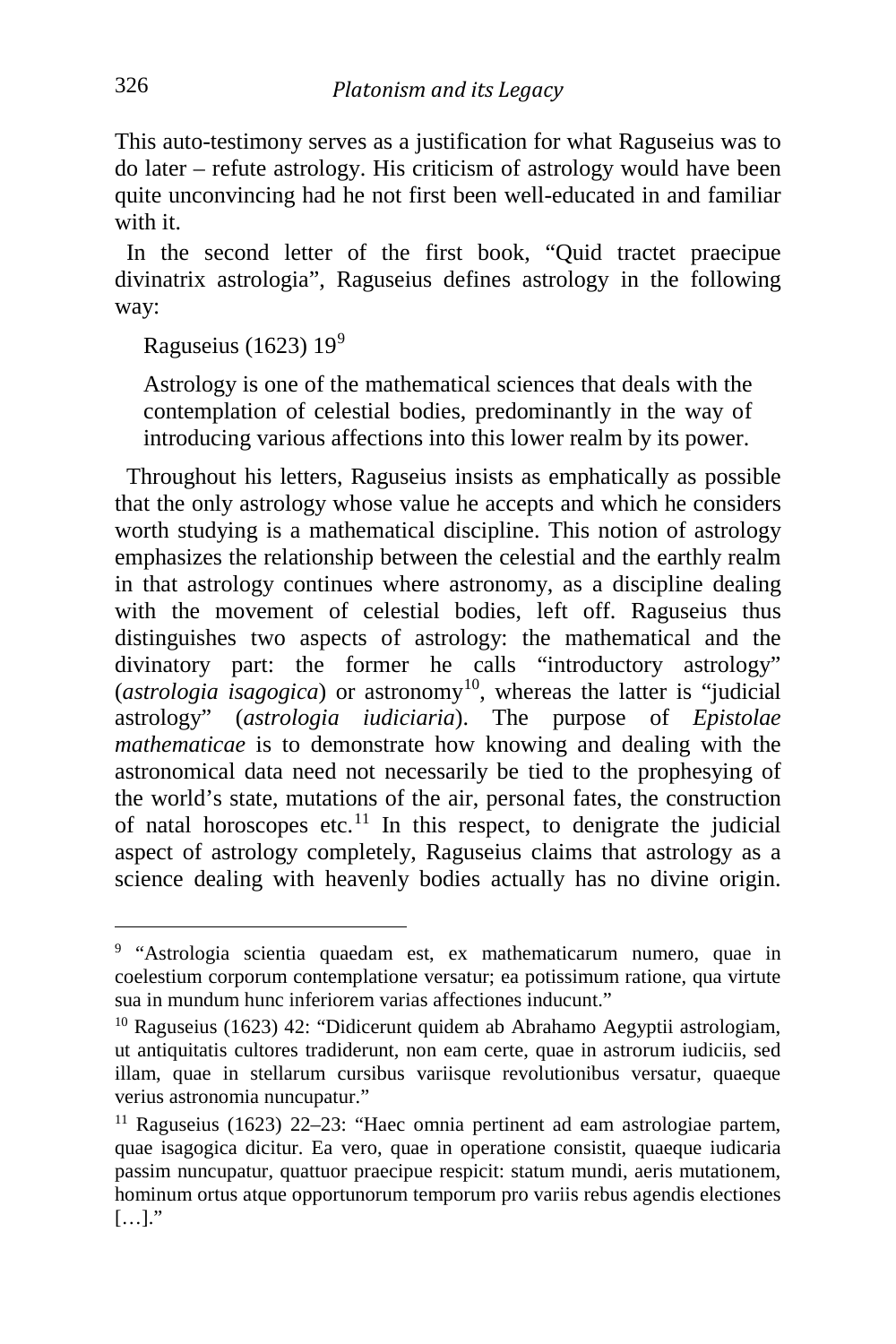Even on the contrary, his description of the origin of astrology could hardly be harsher:

Raguseius (1623) 43[12](#page-9-0)

I believe, [astrology originates] from primal, dumb, gullible ancient people: it was later heathens, villains, people dedicated to demonic cults and those tainted by every ugliness who nurtured, spread and wrongly implemented it amongst scientific ranks.

 Owing to astrology's lacking a divine origin, he attributes its origin as stemming from Pagan elements, so as to disqualify the discipline itself on the basis of origin. Within the context of astrological criticism, the question of astrology's origin also presents an important matter he touches upon in his work. Namely, astrologers have claimed that astrology is a science reported from the Heavens, and not one thought up by human imagination. $13$ 

Let us come back to our main argument. Raguseius' starting point is Aristotelian natural philosophy. He feels that the celestial sphere influences the earthly one with light, heat and movement, of which we have sensory perception. Movement is merely *a carrier power*, and light only weakly affects the Earth because of the great distance from which it arrives. This is only one portion of the perceived influence, because light, heat and movement are not sufficient, according to Raguseius, to explain all earthly phenomena, such as the existence of various metals and minerals within the Earth's viscera, just as they can't explain the medicinal properties of plants. Here the question presents itself – whether there exists something besides light, heat and movement which influences events on Earth. For this reason, Raguseius accepts the existence of another form of influence, and this is occult qualities (*qualitates occultae*).<sup>[14](#page-9-2)</sup>

<span id="page-9-0"></span><sup>&</sup>lt;sup>12</sup> "Ab hominibus puto rudibus, simplicibus, credulis, antiquis: quam postea viri impii, scelesti, daemonum cultui dediti omnique dedecore infames foverunt, auxerunt et falso in scientiarum numerum retulerunt."

<span id="page-9-1"></span><sup>&</sup>lt;sup>13</sup> It was a postion of many outstanding astrologers of the time, e.g. John Dee, Campanella, Ficino *et al*.

<span id="page-9-2"></span><sup>&</sup>lt;sup>14</sup> One could rightfully pose the question here: is it a sort of a contradiction arising within his arguments when he retains the notion of occult qualities because of the impossibility of explaining all phenomena on Earth from the phenomena alone, or from visible celestial influences (light and heat)? By accepting the occult qualities of celestial bodies, he seems to accept an aspect of astrology which is not purely mathematical (astronomical).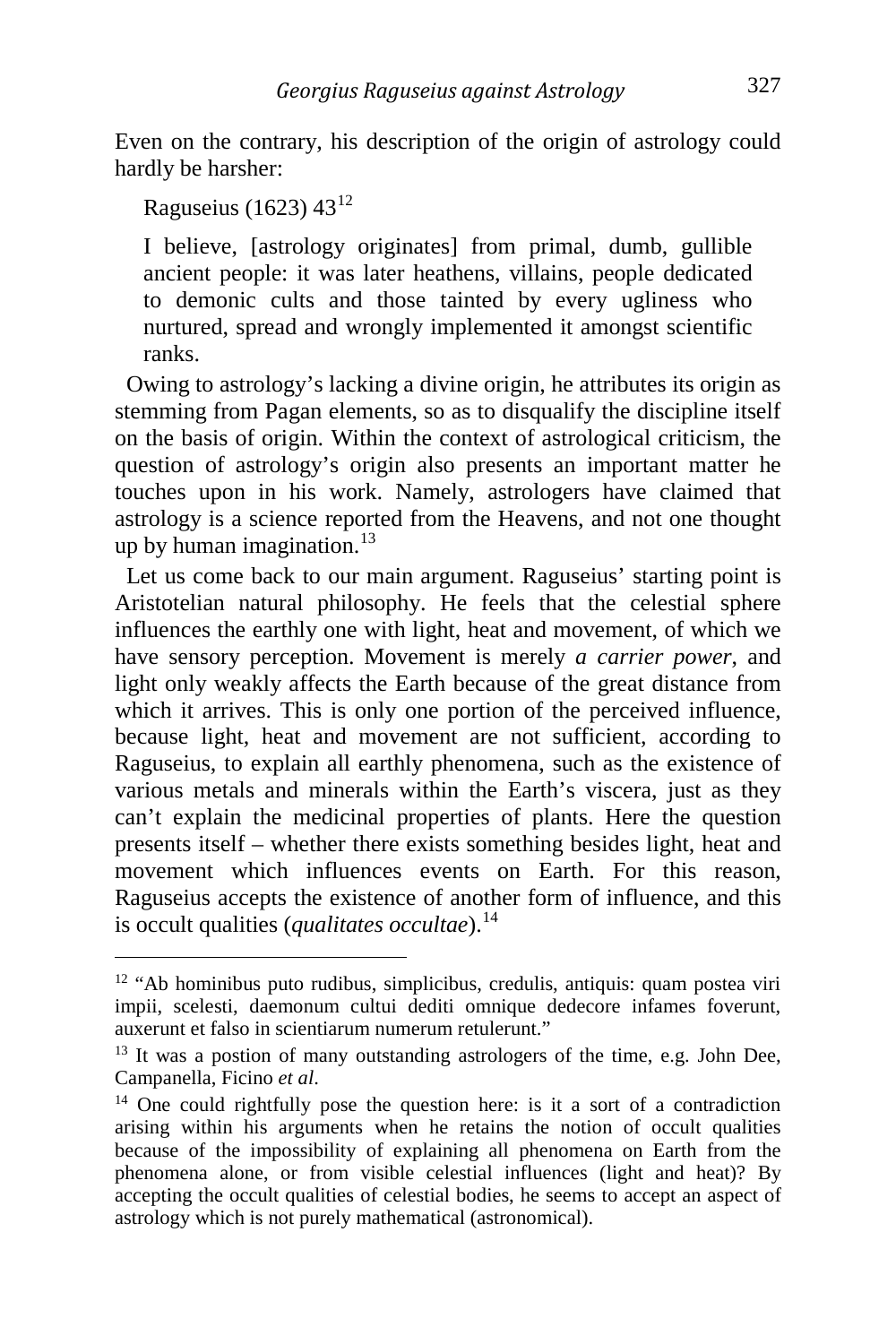However, according to Raguseius, these infamous "occult qualities" (or powers, influences) are limited in their scope: they apply only to some general things. In the realm of finer, more complicated and subtle things they have no power: thus, it is no wonder he refuses to accept the influence of "occult qualities" on the human soul.

Raguseius (1623) 17[15](#page-10-0)

If Mars, they [astrologers] say, would occupy the eight house together with Dragon's head when someone is born, he will end his life by hanging himself. If Mercury and the Moon would be in the ninth house, the man will be wise and religious. If Sun would be in the middle of the sky with the Part of fortune, finding himself in the right position and being affected by benign influences of other planets he will be a king. All such sayings are thoughtless and full of vanity. Namely, if they subject human souls to the powers of heavenly bodies, as though it would be up to certain stars to make the souls more predisposed towards good or evil, they miss the whole point [literally: they go astray by the entire heavens]: the human soul is, namely, nobler than stars as it was created in God's image and therefore can neither expect nor pursue happiness or misery from them.

Or even more emphatically:

Raguseius (1623) 3[16](#page-10-1)

Hidden celestial forces, besides movement and light, I consider to be so necessary that without them the world could not exist;

<span id="page-10-0"></span><sup>15</sup> "Si Mars (inquiunt) cum aliquis nascitur, una cum capite Draconis octavam domum occupauerit, vitam ille suam suspendio finiet. Si Mercurius cum Luna fuerit in попа, vir erit sapiens et religiosus. Si Sol in medio caeli cum parte fortunae, recte dispositus atque benignis caeterorum planetarum radiationibus affectus, rex erit. Temeraria certe dicta et vanitatis plena. Nam si hominum animas stellarum virtutibus subiiciunt, quasi singulis astrorum aliquod praesto sit, quod eas vel ad bonum vel ad malum proclives reddat, toto caelo aberrant: nobilior est enim astris hominis anima ad Dei similitudinem facta et propterea nullam ab illis potest felicitatem aut infelicitatem expectare et consequi."

<span id="page-10-1"></span><sup>16</sup> "Abditas caelestium corporum vires, praeter motum et lucem, ita necessarias esse censeo, ut sine illis mundus consistere nulla ratione queat: eas tamen arbitror ad res tantummodo universales non etiam singulares pertinere easque pracipue, quae liberam hominis voluntatem respiciunt."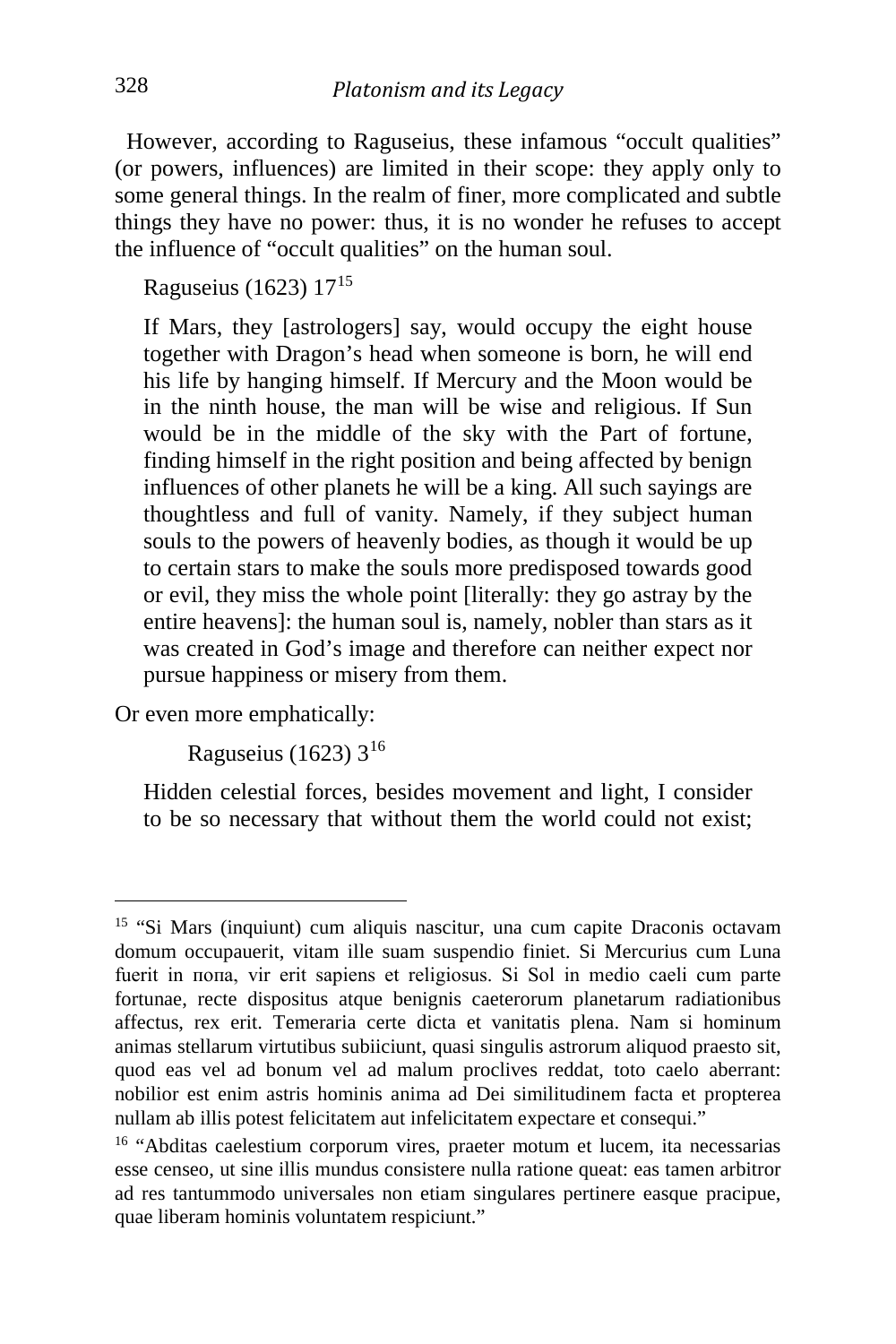however, I think they concern only universal things and not singular, and especially not those which regard human free will.

 Thus, in one respect Raguseius does not diverge from the general notion of occult qualities: what could not be explained with light, heat and movement, was explained as the influence of occult qualities of the planets and the Sun.<sup>[17](#page-11-0)</sup> However, this is not valid for the human soul. This leads us to our central issue, the relationship of astrology to free will. Raguseius perceived judicial (divinatory) astrology as a deterministic threat for will's freedom. This gave rise to the question of validity and legitimacy of engaging in astrological business, as in medicine (astral causality and its influence on human body) as in respect to free will. In this context Raguseius emphasizes as strongly as possible that one has to choose: either astrology or free will; astrology, presenting a sort of a macrocosmical determinism, cannot be compatible with his understanding of the soul. This leads Raguseius to claim:

Raguseius (1623) 158[18](#page-11-1)

In the first place I think and constantly reaffirm that human free will and the soul participating in reason are the least subject to heavenly influences so that not even a spark of their power can reach the soul – whatever the astrologers snare at. Namely, the rational soul, by the nobility of its nature, precedes heavenly bodies, since the mind is the purest and most simple, and distant from any corporeal conditions whatsoever […].

This general opposition between astrology and free will was nothing new in Raguseius' times. Already in antiquity we have a similar

<span id="page-11-0"></span><sup>&</sup>lt;sup>17</sup> Grant (2007) 175 writes: "Influence produced metals in the bowels of the earth, where light could not penetrate. Influences from the moon produced the tides. Magnetism also was an effect of celestial influences, an action that seemed obvious to many in the Middle Ages, because magnetism operated even in dense fogs and in the dark where light was absent. Influence played a useful role in medieval natural philosophy: it offered a plausible explanation for a host of otherwise inexplicable, occult phenomena."

<span id="page-11-1"></span><sup>18</sup> "Censeo in primis et constanter affirmo, liberum hominis arbitrium totamque rationis participem animam caelorum defluxibus minime obnoxiam esse, adeo ut ad illam ne scintilla quidem facultatis eorum pervenire possit, quicquid Astrologi obganniant. Anteit enim rationalis anima corporibus caelestibus nobilitate naturae cum mens purissima et simplicissima sit, a quibuscumque corporeis condicionibus aliena […]."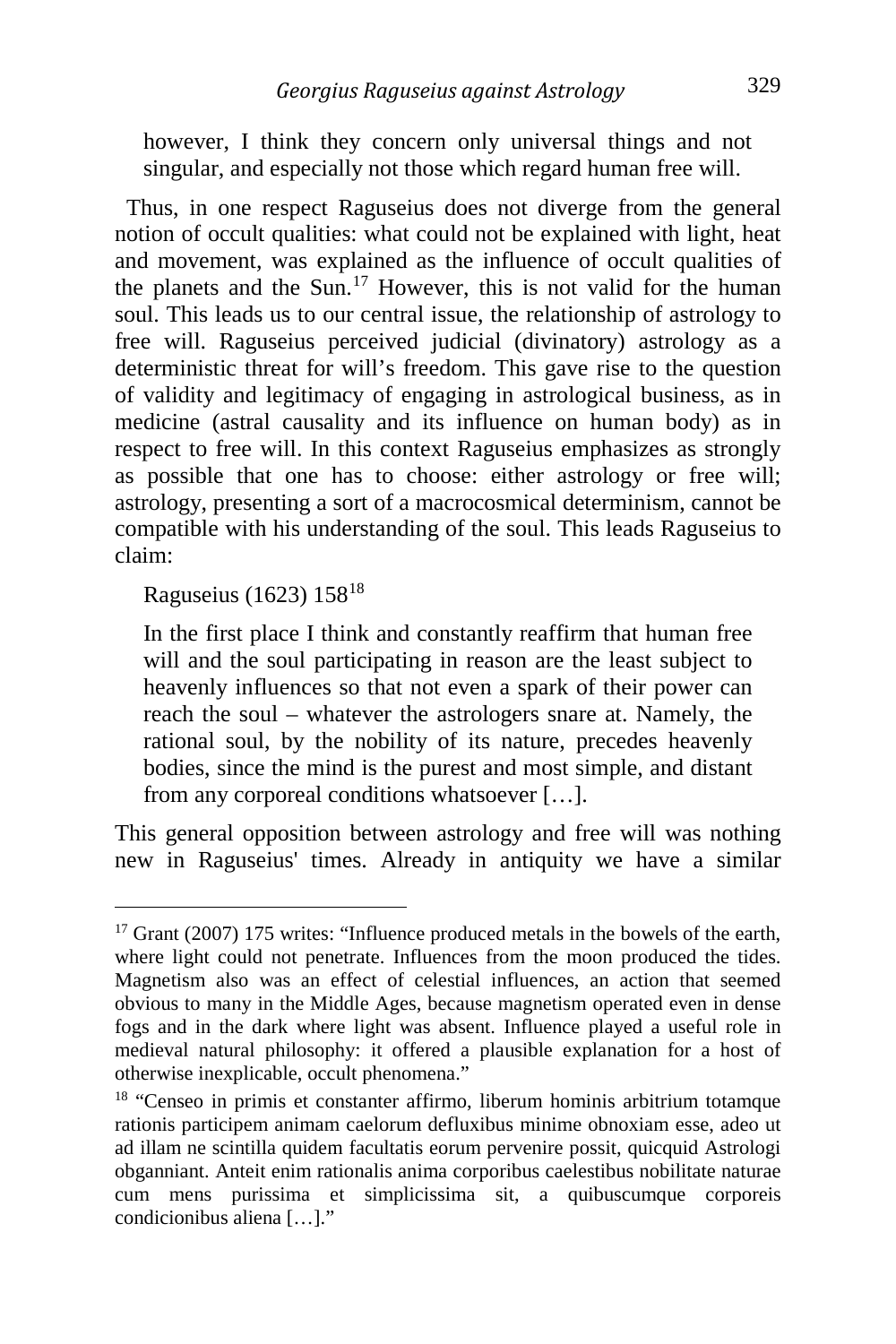problem: the question of harmonization of natural determinism, which is mediated by the astral influence, and human activity, which is beyond this deterministic chain of influence but also beyond the contingent, is associated with the Stoic natural philosophy. Although Posidonius can only be accused of accepting astrology, while others are hostile to astral determinism, the dominant determinism remains manifested through Stoicism through destiny and necessity.<sup>[19](#page-12-0)</sup> According to general understanding of the Stoics, the harmonization of necessity and destiny occurs by means of a *logos* in which human beings participate. Also, in the beginnings of Christianity, in St. Augustin, we have the motif of criticizing astrology and opposing it to free will $20$ 

 However, there is another argument in Raguseius' writing which is explains in more detail the incompatibility between judicial astrology and free will. This argument is dualistic: since the rational soul (or the mind) and matter are two completely different substances by nature and there is no way for matter to influence the mind, being more noble, purer, and primer than the matter. This is valid even for the heavenly bodies. Moreover, there are different sets of causal relations in things that are composed of matter and things that aren't:

Raguseius (1623) 48[21](#page-12-2)

The heavenly bodies are created by God, the father of all things, as well as universal causes of the things bellow them. Various effects that appear depend *either* on different affections of matter *or* on man's free will.

 Let us investigate the background of this argument. One of the most important and notable Raguseius' comrades in arms in combatting astrology is Giovanni Pico della Mirandola (1463–1494). In this text we will research only one aspect of Pico's influence on Raguseius – exactly the connection between free will and astrology – a more complete analysis of their relationship would take much more space. We are not to claim that Pico was the only or even most important inspiration for Raguseius' criticism of astrology – Raguseius, as a

<span id="page-12-0"></span><sup>19</sup> Lawrence (2017).

<span id="page-12-1"></span><sup>20</sup> Cf. *De civitate Dei* V, 1–8.

<span id="page-12-2"></span><sup>21</sup> "Quoniam caelestia corpora creata sunt a Deo rerum omnium parente tanquam horum inferiorum universales causae: effectus autem varii qui in lucem prodeunt aut a variis materiae affectionibus pendent aut a libera hominis voluntate." Our emphasis.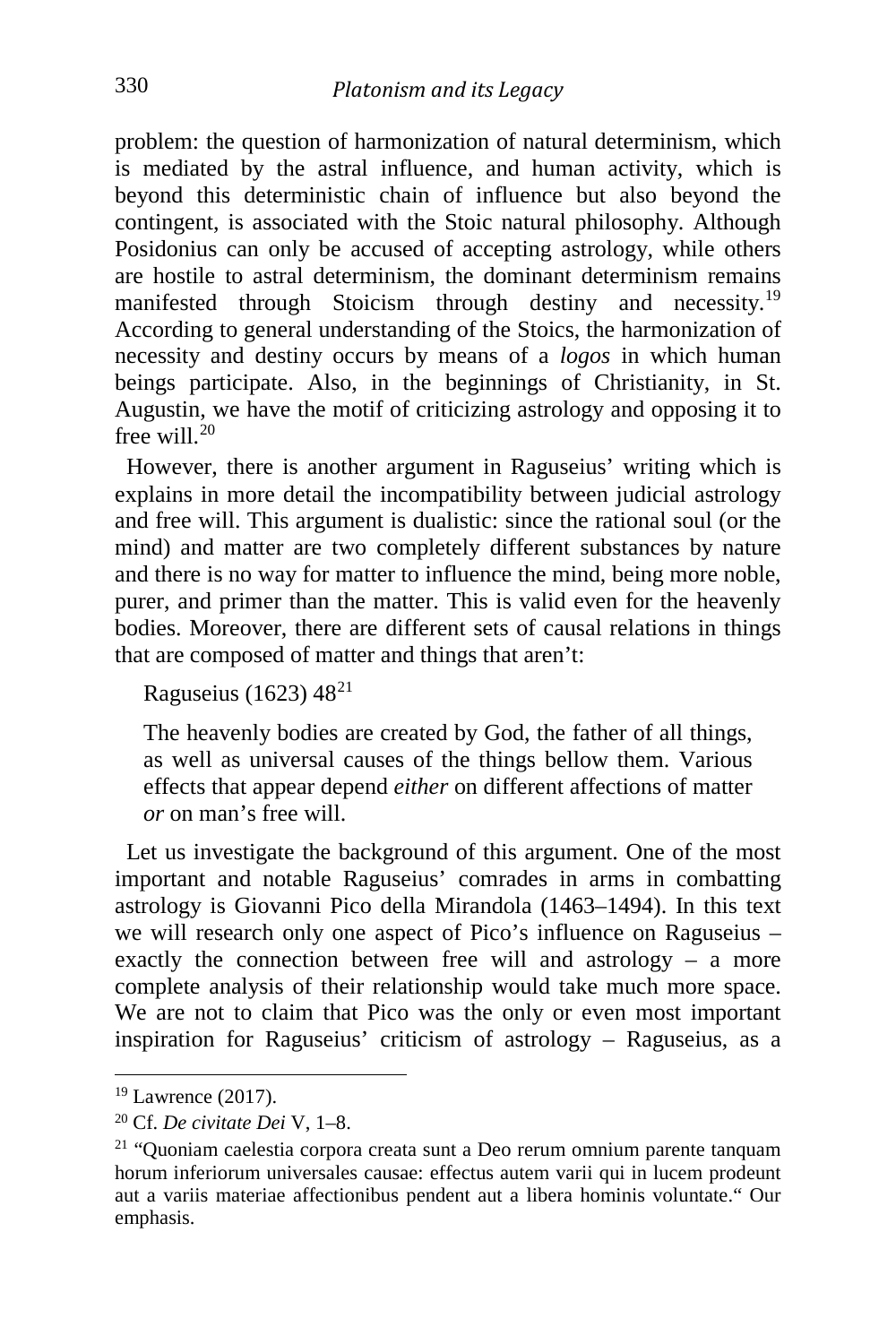sworn Aristotelian, must even explicitly deny relaying on Pico! – however, in one central point, in contrasting astrology with free will, their positions converge.  $22$ 

 Pico's posthumously published work and voluminous book, *Disputationes contra astrologiam divinatricem*[23](#page-13-1) was his pinnacle of refuting astrology and is considered by some modern scholars the turning point of complete repulsion of astrology from the dignified throne of sciences. $24$  From this perspective, however problematic the history of astrology may be, it is generally considered that "astrology finally disappeared from the domain of legitimate natural knowledge during the seventeenth and eighteenth centuries, although the precise contours of this story remain obscure" (Rutkin (2008), 541). Thus, one could take Raguseius' verbose criticism, that came to light more than hundred years later, to be but one of the final nails in the coffin of the almost deceased (pseudo)science. However, the importance of Raguseius' criticism does not lie in the originality of its overall project, but in some fine tunings that had to be made in this long history of dismantling astrology and making room for a different perspective of the explanation of the relationship between man and cosmos.<sup>[25](#page-13-3)</sup>

<span id="page-13-0"></span> $22$  Raguseius (1623) 31: "Novi responsiones, quae ab aliis vulgo afferuntur: sed nolo ego actum agere, nec ab aliis dicta compilare. Cum tibi per otium vacaverit, legere poteris […] prae caeteris Ioannem Picum Mirandulanum in opere contra Astrologos […]."

<span id="page-13-1"></span> $23$  This title is given in Pico (1946–52), edited and annotated by E. Garin. However, different sixteenth century editions of Pico's *Opera omnia* offer different titles for this massive and unfinished work: the Venetian edition from 1557 lists it as *Disputationum adversus astrologos libri duedecim*, a Basle edition from the year 1572–73 quotes the title as *De astrologia disputationum lib. XII*. The extant version was supposed to be just a small portion of a much larger project, cf. de Lubac (1994) 333–334.

<span id="page-13-2"></span><sup>24</sup> J. Burckhardt in a short but important passage in his *The civilization of the Renaissance in Italy* and E. Cassirer in his *The individual and the cosmos in Renaissance philosophy* both state that Pico, with his *Disputations against astrology*, significantly reduced the importance of astrology. Against this view, see Rutkin (2010) 118–119.

<span id="page-13-3"></span><sup>&</sup>lt;sup>25</sup> A moment especially worth emphasizing is Raguseius' criticism of astrology in the context of medicine. As it is well documented, medicine is one of the disciplines in which the use of astrology remained the longest as a part of ordinary university curricula. Rutkin (2008) 557–558 mentions that as late as 1766 there were still doctoral dissertations written on astral influences on human body. However, this is beyond the scope of this text.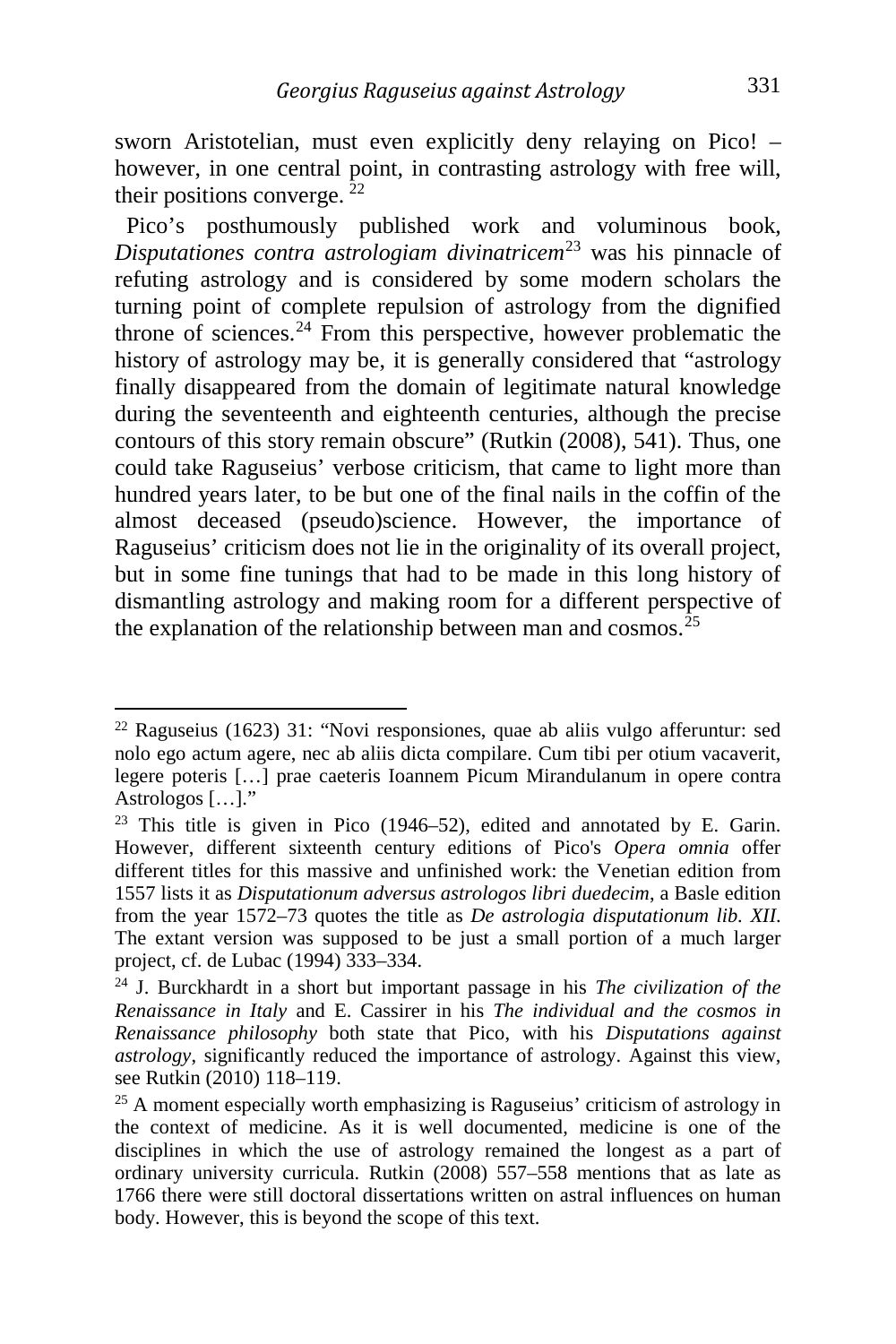Although Raguseius in the beginning of his *Epistolae mathematicae* explicitly claims that the arguments he is about to bring are entirely his own and that he will not rely on Pico's words, as mentioned above, even at the first sight it is noticeable that Pico is one of the most quoted author in his *Epistolae mathematicae*: only in the first book Pico was quoted twelve times in various context. Thus, it is of no wonder that in Raguseius we can find a resonance of some of Pico's central ideas.

 However, before approaching the analysis of the influence of Pico on Raguseius, a few *caveats* should be mentioned. First, the text of Pico's *Disputations* is quite controversial and hardly penetrable. After Garin's first modern edition with his Italian translation (vol. 1 published in 1946 and vol. 2 published in 1952) the book has received some scholarly attention, however not too much and not many have entered into the depths of textual analysis.<sup>[26](#page-14-0)</sup> The general intention of the text is more or less clear: as his nephew Gianfranceso Pico testifies in the overview of his *vita*, it was a part of his general project of "combatting seven enemies of the Church", astrology being one of them,  $27$  in order to reach the double *concordia* (philosophical and theological) and thus effect the peace among people.<sup>[28](#page-14-2)</sup> However, many important points of a general evaluation of this colossal project remain open. For example, the question of the relationship of Ficino's *De vita* and Pico's *Disputations* is unclear. According to some, Pico's *Disputations* is a sort of a continuation of Ficino's astrologically-based and medicallyoriented natural magic (most notably by Frances Yates in her influential *Giordano Bruno and the Hermetic Tradition*), according to others, Ficino's and Pico's are "two different, perhaps competing natural-magical traditions being developed" (as suggested more recently by H. Darrel Rutkin).<sup>[29](#page-14-3)</sup> Furthermore, there is a quite a significant scholarly disagreement on development and eventual

i,

<sup>&</sup>lt;sup>26</sup> A honorable exception being Vickers (1992).

<span id="page-14-1"></span><span id="page-14-0"></span> $27$  "Postremo ad debellandos septem hostes ecclesiae animum appulerat. [...] Astrologorum acriter taxaverat, duodecimque iam libris et quidem absolutissimis, ex tredecim ad hoc destinatis, eorum deliria insectatus fuerat. Demum hydromantiam, geomantiam, pyromantiam, haruspicinam et caetera id genus inania singillatim exploserat." Gianfrancesco Pico della Mirandola, *Vita*, s.p. <sup>28</sup> Cf. de Lubac (1994) 333.

<span id="page-14-3"></span><span id="page-14-2"></span> $29$  A full dicussion of the controversy can be found in Rutkin (2010) 118–120.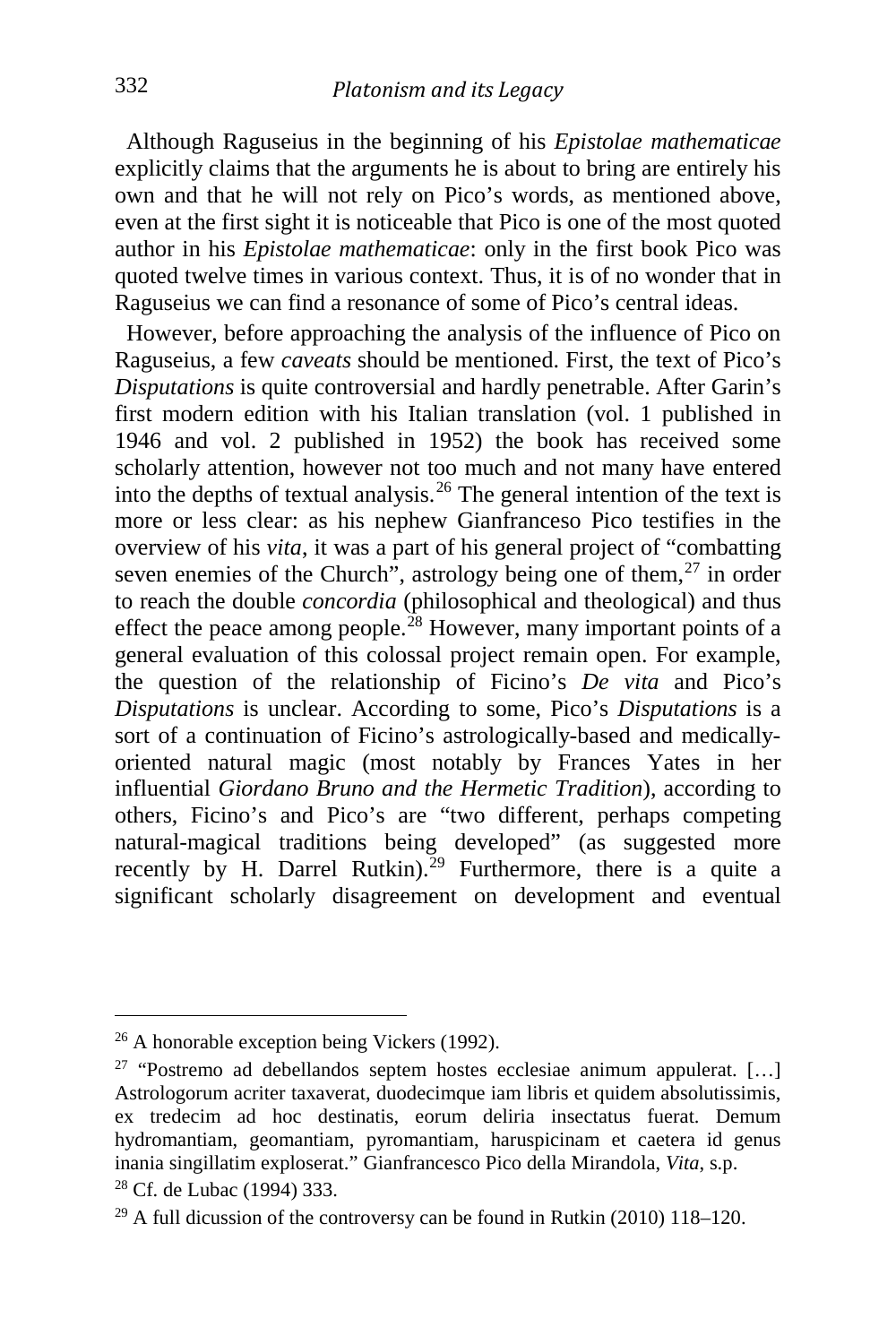change of Pico's positions within his lifespan which makes the positions in the *Disputations* hard to evaluate.[30](#page-15-0)

 A complete analysis of all the points in which Raguseius' positions can be compared with Pico's would be quite a lengthy project which would by far exceed the purpose of this text. For example, Raguseius argues that astrology is imprecise and arbitrary based on astrologers' logic in assuming that the ninth and tenth celestial spheres also possess some influence over people (since other lower spheres are somehow influential, too). Ancient astrologers were not aware of the existence of the ninth and tenth spheres, but nonetheless claimed their accurate predictions of future events – the same as the astrologers of Raguseius' times who use the same method as the old ones but with quite different starting points. "What would then be the basis of certainty of the ancient astrology and the observation of the recent one?", asks Raguseius.[31](#page-15-1) This argument obviously correlates with Pico's argument from the Chapter 2 of the book VIII.<sup>[32](#page-15-2)</sup> On the other hand it should be mentioned that there are also many divergences between the two authors. For instance, the already mentioned issue of the "occult qualities" is one of those moments: Pico explicitly denies their  $\overline{e}$ xistence.<sup>[33](#page-15-3)</sup>

<span id="page-15-0"></span><sup>30</sup> Rutkin (2010) 120 summarizes Zanier's analysis in the following way: "Giancarlo Zanier provides a scorecard of the different positions. Focusing on the astrological evidence, Zanier divides them into three groups: the first group comprises those scholars who support the view of an evolution in Pico's thought, but disagree on its evaluation (Thorndike, Di Napoli). The other two groups support the continuity of Pico's thought, but come to opposite conclusions. The second group sees in the Disputations a defense of Ficinian astrology, convinced that Pico had also accepted an astrological conception of the world in his early writings (Walker, Yates). The third group, finally, convinced that the *Disputationes* provides a refutation of astrology, also find evidence of such a refutation in his early works (Garin)."

<span id="page-15-1"></span><sup>31</sup> Raguseius (1623) 41: "Praetera putasne nonam et decimam sphaeram influendi aliqua faclutate pollere? Id profecto rationi consentaneum videtur et tamen sphaerae illae fuerunt veteribus ignotae. Quaenam igitur erit veteris astrologiae certitudo, aut recentis observatio?"

<span id="page-15-2"></span><sup>32</sup> Pico (1952) 236: "Si supra octavam sphaeram alia sit, falsam esse veterem astrologiam; si nulla, novam, quam etiam si sit nona, ruere omnino necesse est." This point of comparison was brought to our attention by an anonymous reviewer of our text.

<span id="page-15-3"></span><sup>33</sup> Pico (1946) 384: "Occultas vires caelestibus non inesse per quas occultas inferiorum rerum proprietates producant, sed calorem tantum lumenque vivificum."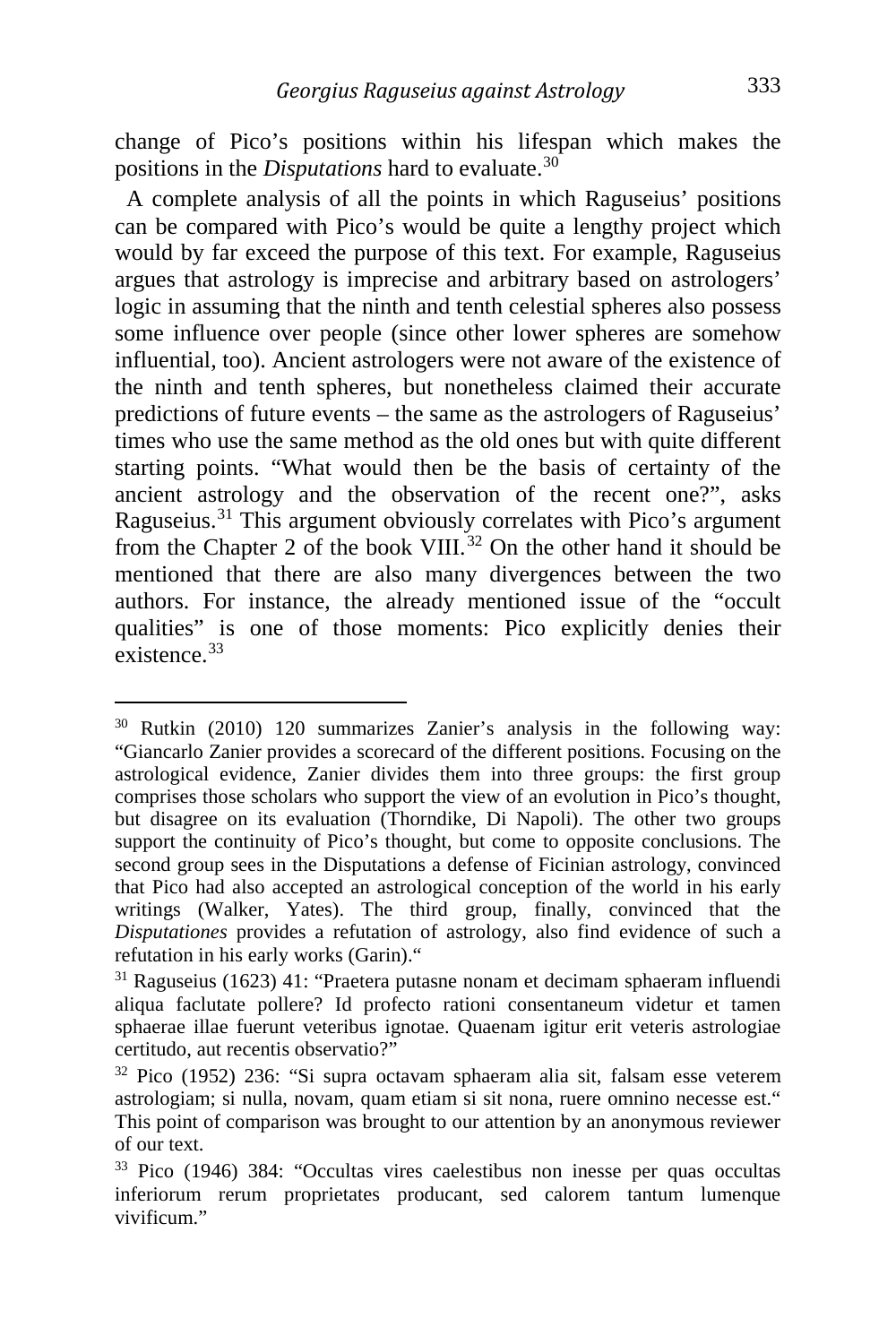The role of free will in Pico is, curiously enough, not quite an explored area. However, it is beyond doubt that free will (*liberum arbitrium* or just *arbitrium*) played an important role for Pico, especially in his *Oration on dignity of man*. [34](#page-16-0) Moreover, some commentators, like Ernst Cassirer, went so far as to say that perseverance of free will is the basis of Pico's overall project of rejection of astrology (Cassirer (1942) 342): "Everything physical is subject to strict necessity; everything spiritual rests on freedom and can be understood only in its terms. The conclusive objection Pico raises against astrology is that it fails to see this distinction. Instead of understanding each of the two realms, the world of bodies and the world of spirits, in its own specific sense, and instead of applying to each its appropriate method of knowing, astrology willfully obliterates all distinctions. It tries to derive the being of man from the heavens, and to read his destiny in the stars. But for Pico the destiny of man lies in himself; it is determined by his will and his action." Humans are truly humans only if they exercise their higher nature instantiated by the exercise of free will; if they rely on the heavens or the stars, they

<span id="page-16-0"></span> $34$  This view is not quite convincingly challenged by Darrel Rutkin (2010) 21: "In this autobiographical (or at least self-referential) poem, Pico presents a view of man's relation to the world which explicitly denies free will! […] 'We are compelled', he begins; 'there is a force in us greater then the mind (animus), which denies that anyone lives by their own choice', their own arbitrium. Beyond the surprising sentiment expressed here, the terminology is perhaps even more striking. The denial of free choice (*liberum arbitrium*), along with a strict determinism, are the two major features that a legitimate astrology must avoid. *Stat fati series; stat non mutabilis ordo; stant leges*: one could hardly ask for clearer language in prose or poetry! Pico presents here an extremely fatalistic world view, where every single person is explicitly and emphatically *denied* freedom of the will and its concomitant free choice, and this by the supposed avatar of man's dignity!" Another criticism on the role of free will comes from William G. Craven, quoted by Rabin (2008) 173 fn. 71: "William G. Craven, in *Giovanni Pico della Mirandola: Symbol of His Age: Modern Interpretations of a Renaissance Philosopher* (Geneva: Droz, 1981), highly criticized Cassirer's view and suggested that the issues of free will and human freedom were really incidental to the work and that this is the only point at which Pico mentions them. Although this is a useful corrective to an overzealous imputation, Craven seemed more bent on disparagement than on a true understanding of Pico and his work. These issues come up throughout the work, and Craven contradicted himself on p. 144 where he discussed book 4 in the Disputations and wrote about Pico's examples of how the astrologers 'subject the mind to the heavens even where it does not depend on the body'."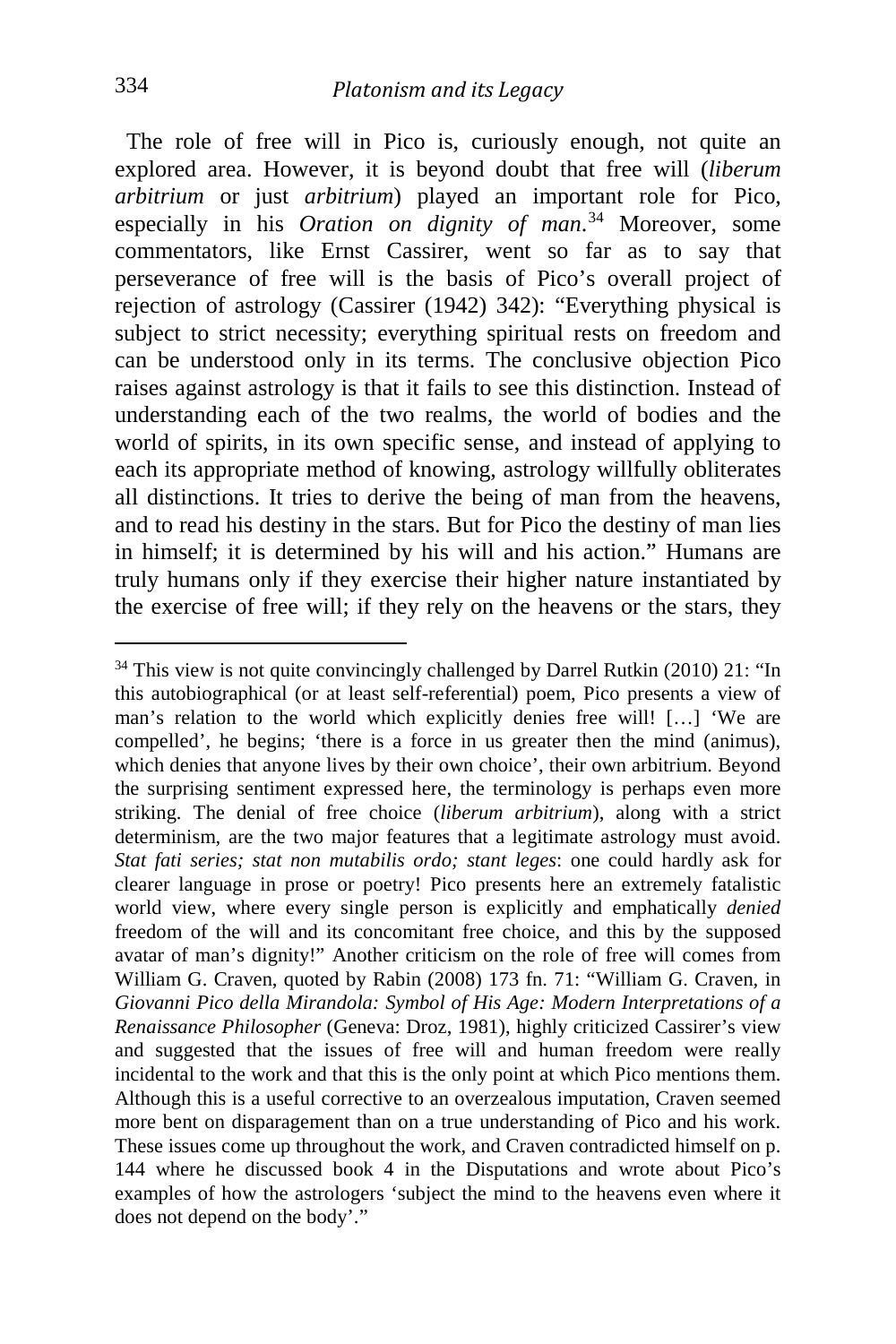are not just neglecting their own spiritual development but also diverging from the path to  $God.<sup>35</sup>$  $God.<sup>35</sup>$  $God.<sup>35</sup>$ 

 The evidence of this position can be found scattered in the *Disputations*, where Pico discusses free will in several different contexts.[36](#page-17-1) In Book 1 of the *Disputations* Pico mentions that astrology not only presents a threat to free will but also is, simply put, conceptually false:

Pico (1946)  $88^{37}$  $88^{37}$  $88^{37}$ 

The error of astrologers is double: one is that they attribute to the Heavens many things that do not depend on them; the other that those things, that indeed depend on the Heavens, cannot be predicted by them; and since the Church teachers refute the both equally, how can it be said that they disapprove of astrology only because it negates free will or introduces the necessity of fate?

And later:

<span id="page-17-0"></span>i, <sup>35</sup> More recently, we see a similar interpretation of Pico's main stance in Sheila Rabin's words: "Pico, furthermore, believed that astrology blocked the road to the divine through its fatalism, its interference with the human exercise of free will, for it was only through human will that one could achieve true nearness to the deity." Rabin (2008) 172 ff. Sheila Rabin shows this by quoting the book 3 of the *Oration*.

<span id="page-17-1"></span><sup>36</sup> Vickers (1992) 66–67 makes the following remark: "Among the recurring themes of Pico's work [*Disputations*] are the traditional attacks on astrology for the vice of *curiositas*, man meddling with God's design in a way that suggests the devil's influence; for encouraging determinism and denying human dignity (although the argument from free will does not occur as often as some scholars lead us to expect); for damaging virtue, prudence, activity, thus not being 'useful to life'; and for encouraging deceit, fraud, the imposture of 'charlatans'." However, in the accompanying footnote (43, p. 85) Vickers lists 17 places in which Pico brings arguments from free will (how is that "not often"?!) and we found several others in the *Disputations*.

<span id="page-17-2"></span><sup>&</sup>lt;sup>37</sup> "Duplex enim error astrologorum: alter, quod multa caelo subiciant quae inde non dependent; alter, quod quae etiam efficit caelum, inde tamen ab eis, ut putant, praevideri non possunt […]; et, cum doctores Ecclesiae utrumque pariter refellant, quomodo dici potest id eos tantum non probare quod libertatem tollat arbitrii, aut fati necessitatem inducat?"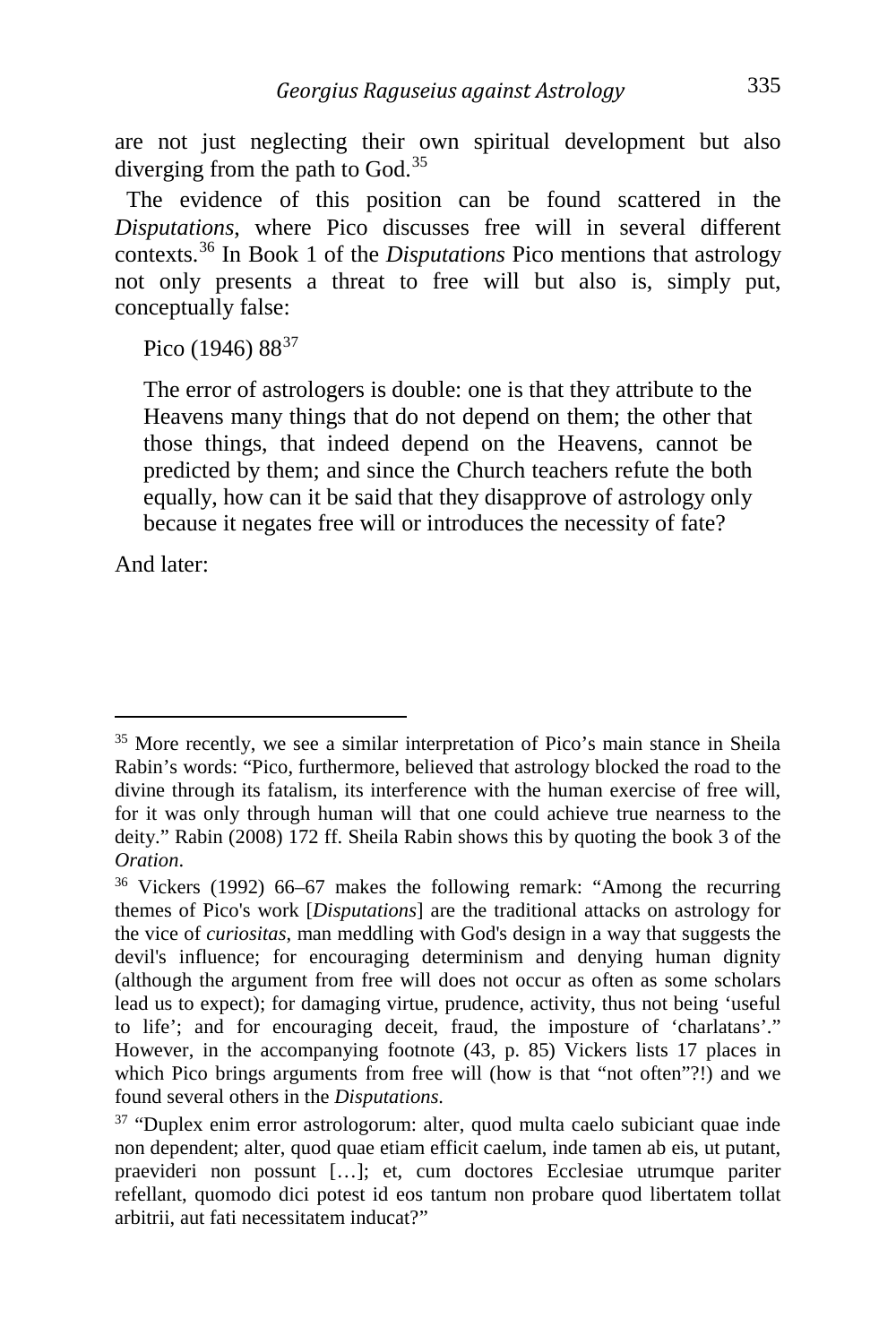Pico (1946) 134<sup>[38](#page-18-0)</sup>

Whence could we think that the heresies of the Manicheans, who deny free will, emerge but from that astrologers' false opinion on fate?

 The power of free will versus astrology is illustrated by an example of homosexuality among nations: the Gauls (French) were once, according to some ancient sources,<sup>[39](#page-18-1)</sup> prone to homosexuality (pederasty), but now, thanks to "the beneficence of the Christian law and the holiest king Louis, they despise it more than any nation under the sun".[40](#page-18-2) The argument is the following: astrologers assume that habits and customs of peoples depend on their physical constitution, which is the basis of their astrological deterministic predictions. However, Pico claims, there are other factors that influence human behavior: he mentions education (the Aristotelean *habitus*) and laws which, if obeyed, influence the mentality of entire nations. This is not just a demonstration of the futility of astrology but also a corroboration of free will – without a willing acceptance of new habits and laws no change would be possible.

 However, the main argument against astrology based on free will is the one similar to Raguseius': human soul cannot be influenced by matter. The whole chapter 8 of book 4 deals with this, the main point being:

<span id="page-18-0"></span><sup>38</sup> "Iam haereses Manichaeorum, arbitrii libertatem tollentes, unde potius putamus emanasse, quam ex ista de fato astrologorum falsa opinione?"

<span id="page-18-1"></span><sup>39</sup> Pico quotes Ptolemy and Aristotle. Aristotle refers to this in *Politics* II.6 1269b and *Athen.* XIII 603a and Ptolemey in *Tetrabiblos* (II.3) mentions Celts as being inclined to sexual relations with other men and especially boys.

<span id="page-18-2"></span><sup>40</sup> Pico (1946) 292: "Accedunt leges quibus in ea re plurimum est momenti, adeo ut feras nationes mansuetissimas reddere, si rite ferantur, et contra fortissimas enervare et ex optimis reddere malas, si sunt malae, facillime possunt, unde arbitrii libertas contra omnem naturae necessitatem evidentissime declaratur. Infames olim Galli fuere amoribus puerorum, si Ptolemaeo etiam credimus et Aristoteli, quod ita nunc scelus beneficio christianae legis et sanctissimi principis Ludovici regis exhorrent, ut sub caelo nulla natio magis."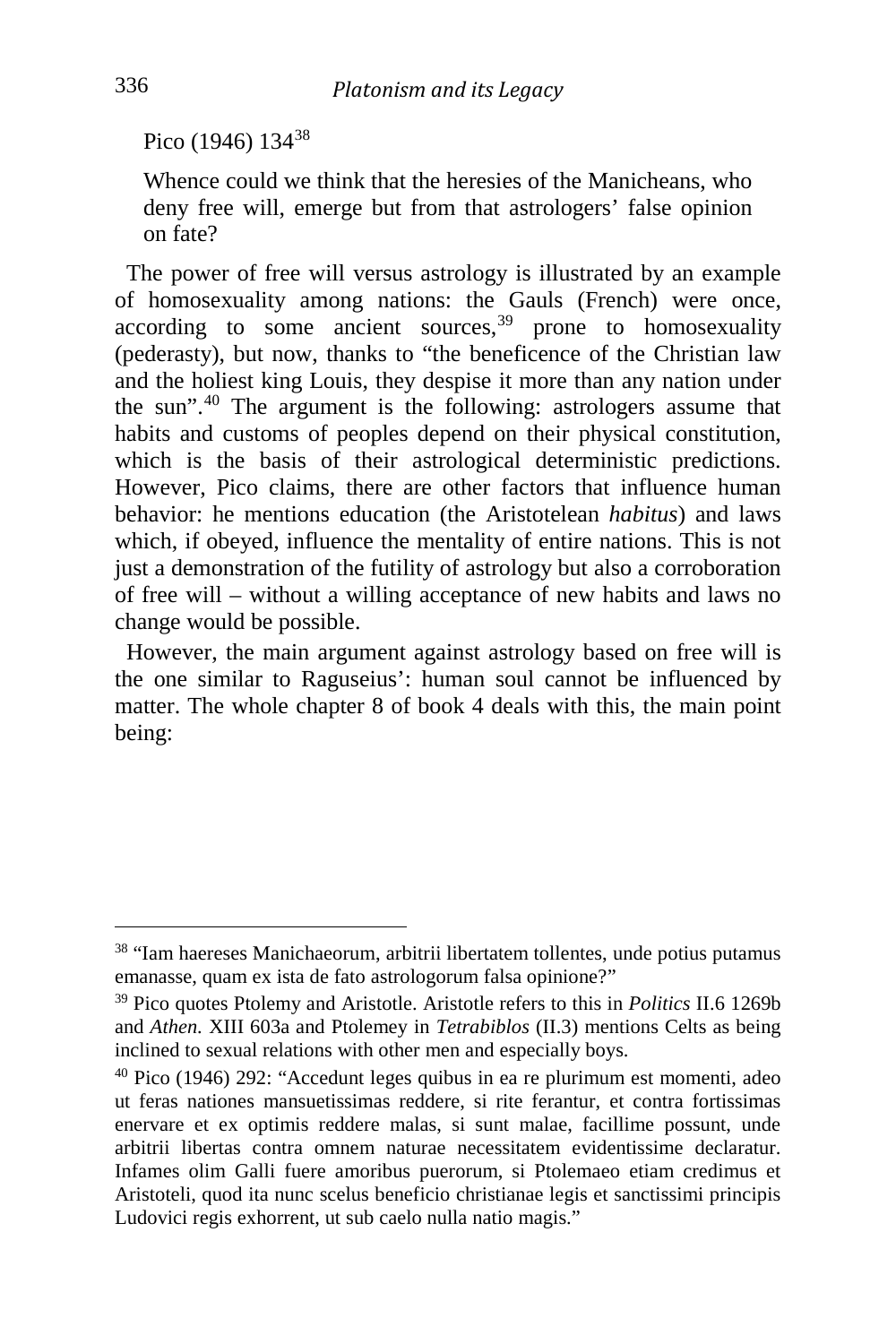Pico (1946) 474<sup>[41](#page-19-0)</sup>

Moreover, what is posited within our soul and our free will is neither evident to angels' cognition nor subjected to their power. Finally, if the [soul's] union with the body connects the soul with the heaven, in what way can they [astrologers] talk about its [the soul's] condition based on heavenly constellation if it is posited outside the body?

And similarly, in chapter 6 of book 2:

Pico (1947) 138<sup>[42](#page-19-1)</sup>

It is human characteristic to dispose of his free will and reason, while everything that is connected to and dependent on matter is completely subjected to its changes.

This leads Pico to conclude that humans depend much more on one another and are influenced by one another (by one another's souls) much more than by some arbitrary celestial bodies or events.

 A form of the notion of the incommensurability between the soul and the body as an argument against astrology, used both by Pico and Raguseius, can also found in Savonarola. In his book *Ficino, Pico and Savonarola* Amos Edelheit quotes a passage from Savonarola's *Prediche* in which Savonarola advocated a similar idea: "And in like manner, despite the fact that the sky governs the corporeal things, it is not above free will, because it is corporeal, and our free will is a spiritual thing. But a body does not affect the spirit. So the sky cannot influence directly free will, but it only influences the sensitive parts."[43](#page-19-2) Since Savonarola is only eleven years older than Pico, and the both of them had quite an intense exchange of ideas and mutual influences, it is hard, if not impossible, to establish who influenced whom in this point.

 However, there may exist an even older source of the similar position: it is Al-Ghazali, a  $11<sup>th</sup>$ -12<sup>th</sup> c. Muslim mystic and philosopher.

<span id="page-19-0"></span><sup>41</sup> "Quibus in manu animi et nostra magis libertate nihil positum est, nec ita ut angelicae pateant cognitioni, nec potestati subiciantur. Denique, si societas corporis caelo animam sociat, quomodo de statu eius, cum extra corpus est posita, de caelesti constellatione pronunciant?"

<span id="page-19-1"></span> $42$  "Nam et hominis proprium arbitrio et ratione res suas disponere, et id quod materiae undique annexum est et colligatum, illius mutationi vehementer est obnoxium."

<span id="page-19-2"></span><sup>43</sup> Edelheit (2008) 448 (quoting Savonarola).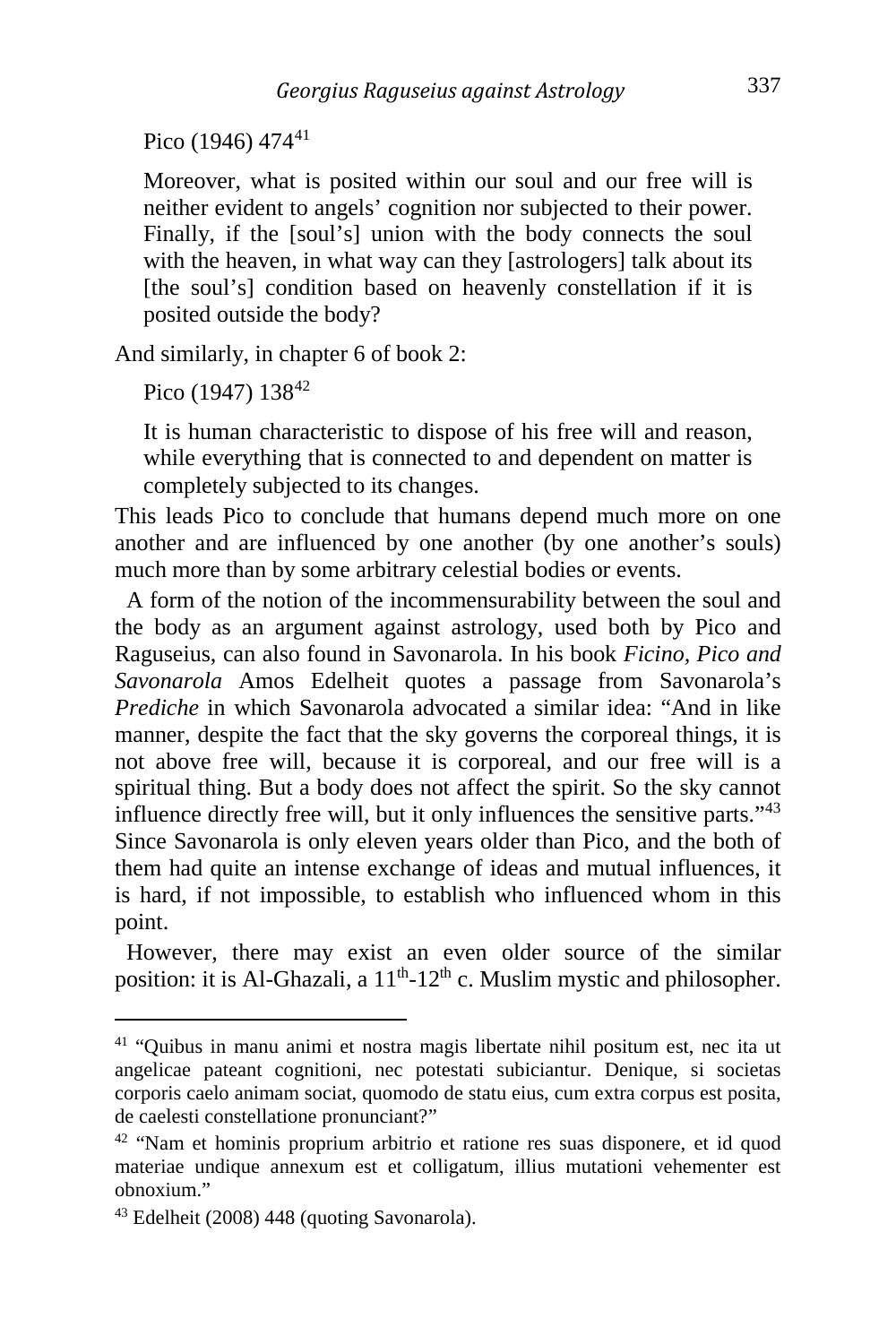According to Craig Truglia, Pico was influenced by Al-Ghazali into accepting the idea that human being can transcend/change his position in the "chain of being" by the help of his free will. Truglia's argument is that Pico could not have taken this idea from Ficino, who never developed such a potent theory of free will as Pico. However, Taglia shows, that Pico possessed Al-Ghazali's books in which he could have come across such ideas.

 For this text it is not relevant who was the first to come up with this argument. What is relevant is that there is no evidence that Raguseius was acquainted with this aspect of Al-Ghazali's teaching – Raguseius, who is otherwise very meticulous in quoting his sources, does not mention Al-Ghazali in *Epistolae mathematicae* even once.<sup>[44](#page-20-0)</sup> On the other hand, Raguseius is not reluctant to show his familiarity with Pico's text. It is therefore reasonable to suppose that this particular argument against astrology – the argument from free will if we may call it thusly – could quite likely be Raguseius' elaboration of Pico's idea.

#### V. A sketch of Raguseius' *pars construens*[45](#page-20-1)

 What was the reason that made Raguseius try to preserve the mathematical part of astrology (=astronomy) and reject *in toto* the divinatory part of astrology? Raguseius never explicitly elucidates why. However, the most likely reason for this maneuver seems to us to be *jettisoning*: Raguseius, an Aristotelian faced with a deep crisis of Aristotelianism in the beginning of the seventeenth century, decided to throw overboard a cargo, or of part of the vessel's superstructure, in the event of an emergency to stabilize the vessel during a storm. Let us explain this metaphor.

 One moment is the link between Aristotelianism and astrology. As Alain de Libera in the chapter "Le philosophe et les astres" of his *Penser au moyen âge* showed, medieval and Renaissance astrology was tightly bound with Aristotelianism: it was a certain interpretation of some passages from *Meteorologica*, *De caelo*, and *Metaphysics* Λ

i,

<span id="page-20-0"></span><sup>44</sup> Raguseius mentions Al-Ghazali in his other major work, *Peripateticae disputationes* (1613), however not in this context.

<span id="page-20-1"></span><sup>45</sup> This is slightly beyond the scope of this paper which is primarily about Pico's influence on Raguseius since it opens a whole new set of problems However, it may be useful as a general guideline of understanding the context of Raguseius' position.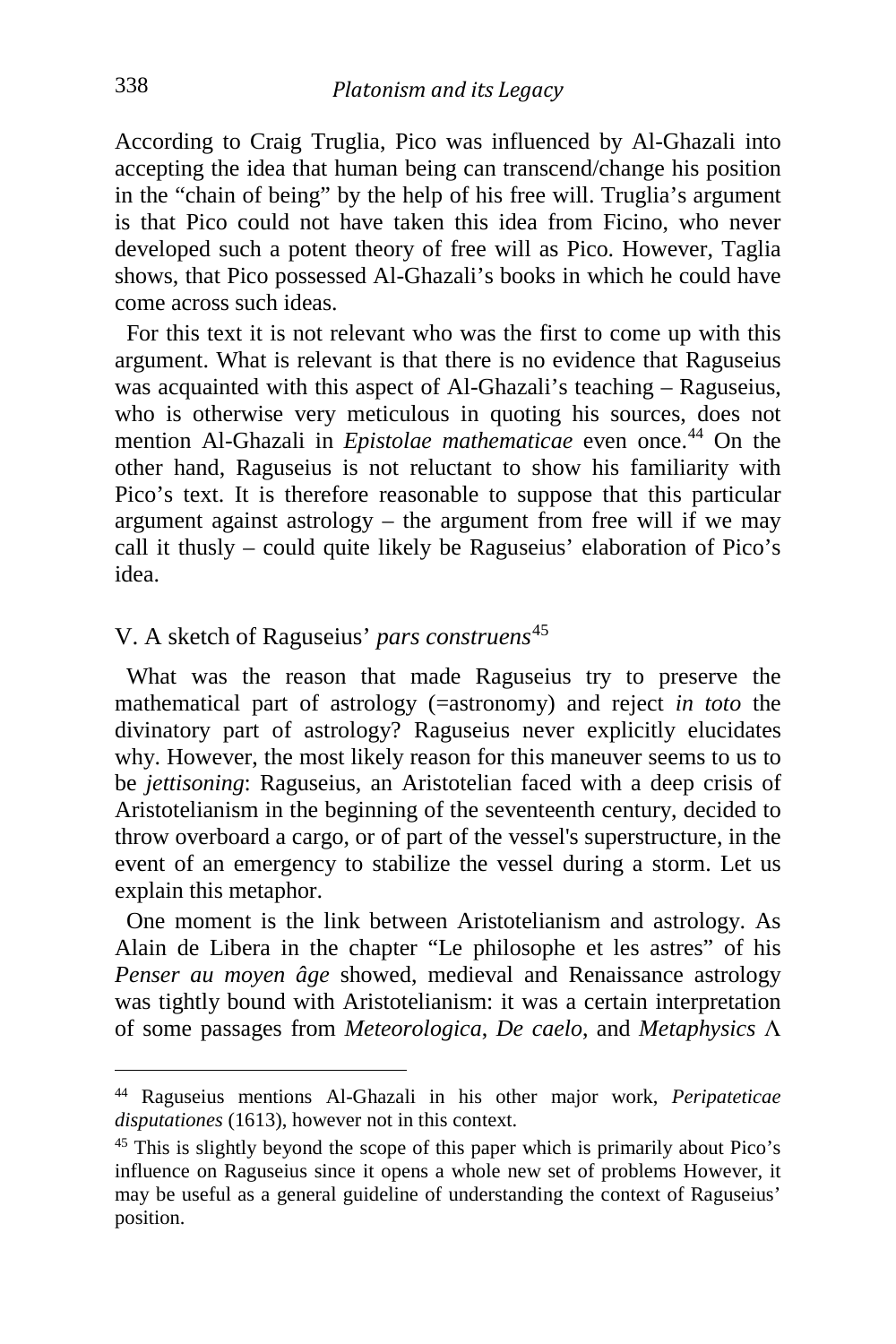as well as insertion of some pseudo-Aristotelian texts into *corpus Aristotelicum* that justified astrologers' proclamation of the influence of celestial spheres on sublunary world. It was not Aristotle's original intention; however, historical development and a particular contextualization gave room to corroborate this ancient discipline. Thus, the development and flourishing of astrology was preceded by "d'une déformation, d'un déplacement de la pensée d'Aristote, c'est celui de *l'aristotélisme arabe* où les éléments d'astronomie et de théologie naturelle et astrale disséminés dans le livre Λ de la *Métaphysique* ont été repris, travaillés, repensés dans un cadre théorique distinct de l'aristotélisme d'Aristote : l'émanatisme néoplatonicien."[46.](#page-21-0)

 The other moment is the criticism of Aristotelianism of the second half of the sixteenth century that was much too sharp, much too ubiquitous and much too devastating to be neglected by any Aristotelian. Aristotelianism was attacked on all fronts, however some of these attacks were especially pernicious for the stability of the structure of Aristotelian edifice: for us especially relevant are two moments. The first is that Aristotle's concept that natural world cannot be properly described with a mathematical precision was put in question with the rise of modern science. The second is that Aristotelian system offered an all-encompassing classification and hierarchization of sciences, which, with the rise of Renaissance Platonism was challenged by alternative classifications and hierarchizations.

 Raguseius seems to have been conscious of these moments. By jettisoning a big part of astrology, he tried to fix the problem of how to position astrology within the Aristotelian classification of sciences. The problem is the following. Astrology studies celestial bodies (i.e. refined but nevertheless material objects) and their influences on lower spheres on the one hand, and, on the other, it applies mathematics to study their positions, motions etc. This caused a confusion as how to systematize astrology within Aristotelian division of sciences. The general and simplified version of Aristotelian division of sciences is quite familiar: existence of a science depend on existence of relative subject matter. Metaphysics (or the first philosophy, theology) has as its subject the unchangeable and incorporeal (distinct and separable from matter); mathematics deals with things that are unchangeable but

<span id="page-21-0"></span><sup>46</sup> Libera (1991) 257.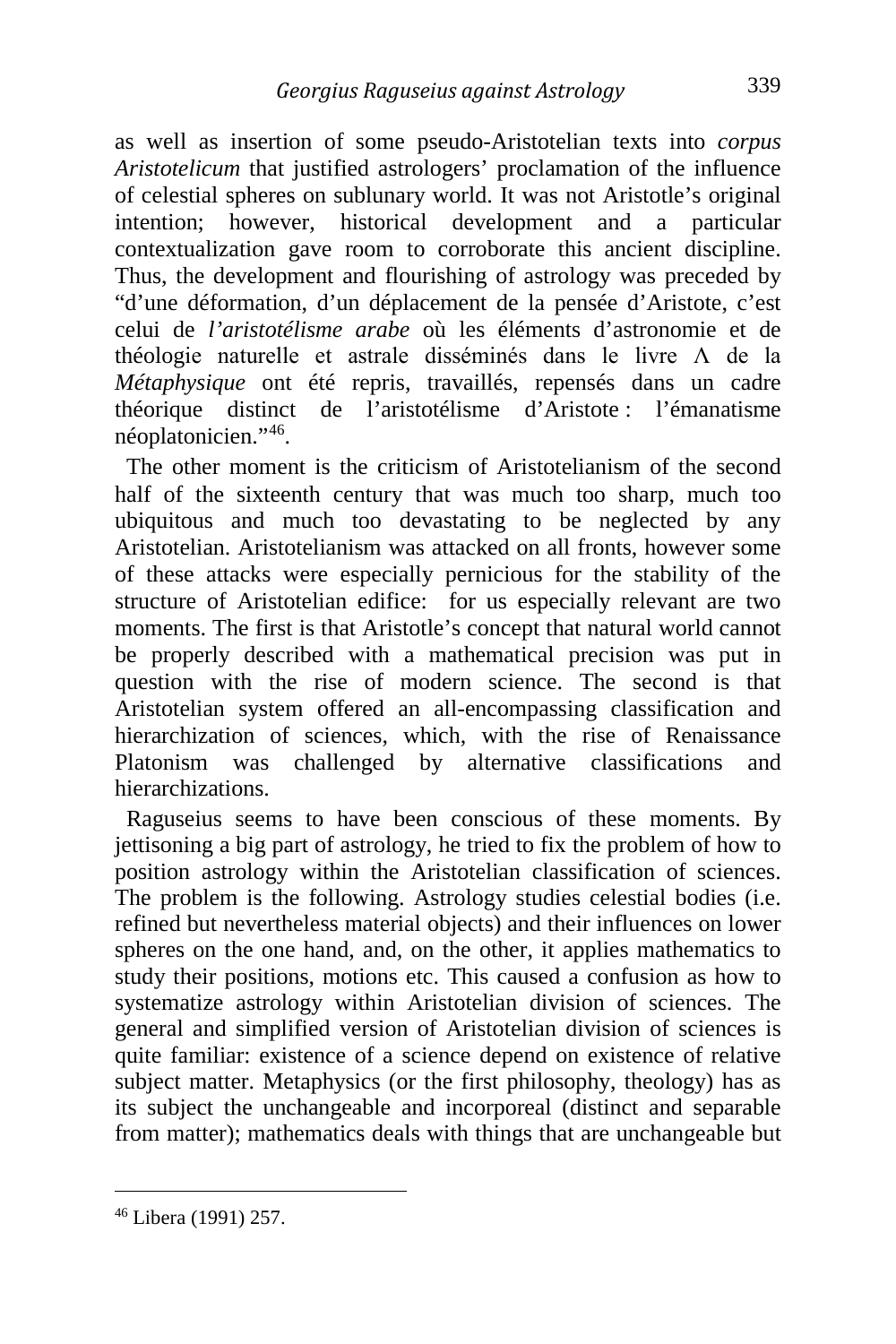have no separate existence because they are abstractions from physical bodies in our mind; natural philosophy (or physics) deals with changeable and separate things that have source of movement and rest within themselves. These substances cover the entirety of Aristotelian cosmos: each type of substance has its corresponding science. This was also the reason why many Renaissance Aristotelians interpreted that mathematics couldn't be applied in the study of natural phaenomena, since it would present a μετάβασις είς άλλο γένος.<sup>[47](#page-22-0)</sup> In this respect astrology presents a problem. Since the substance of the celestial regions and bodies (*aether*, *quintessence, the fifth element/substance*), that has none of the qualities of the remaining four elements, is observable and in motion (presumably circular), the question arose whether it would belong to natural philosophy (for its subject being separated, unchangeable and observable – the celestial; and separated, changeable and observable – the terrestrial) or to mathematics (for its subject being in motion and thus graspable by mathematical apparatus).

 In the traditional Aristotelian academic context, astrology was considered to be a part of natural philosophy curriculum, rather than of mathematics or metaphysics. Raguseius noticed a problem here.<sup>[48](#page-22-1)</sup> Classifying astrology as a part of natural philosophy seems to undermine the very foundation of Aristotelian concept of science by claiming that there is a science that has not one but two subjects of two different genera, which would stand in contradiction with the Aristotelian requirement that a science have one subject. Thus Raguseius vehemently rejects the divinatory aspect of astrology – the natural-philosophical aspect of astrology, but retains the mathematical aspect of it. In his description of astrology (see fn. 9 above) he insists of subsuming it under mathematical disciplines. By doing that, he may have tried to fix what he may have considered a weak spot in Aristotelianism – astrology's vulnerability to its position in the classification of sciences or its expulsion from it. Or, conversely, if astrology that combines mathematics with observables were considered a science, it would open the door to putting in question the entire Aristotelian concept of science.

<span id="page-22-0"></span> $47$  Such an attitude towards mathematics is ubiquitous in the Renaissance. It can be, e.g. found in Mazzoni (2010) 250–1, Pereirus (1579) 111–9. Pereira is one of the authors whom Raguseius quotes in his *Epistolae mathematicae*.

<span id="page-22-1"></span><sup>48</sup> This line of interpretation has been suggested by Mihaela Girardi Karšulin (2017 and 2018). In her texts she points to the bellow quoted *loca* in Raguseius' *Peripateticae disputationes*.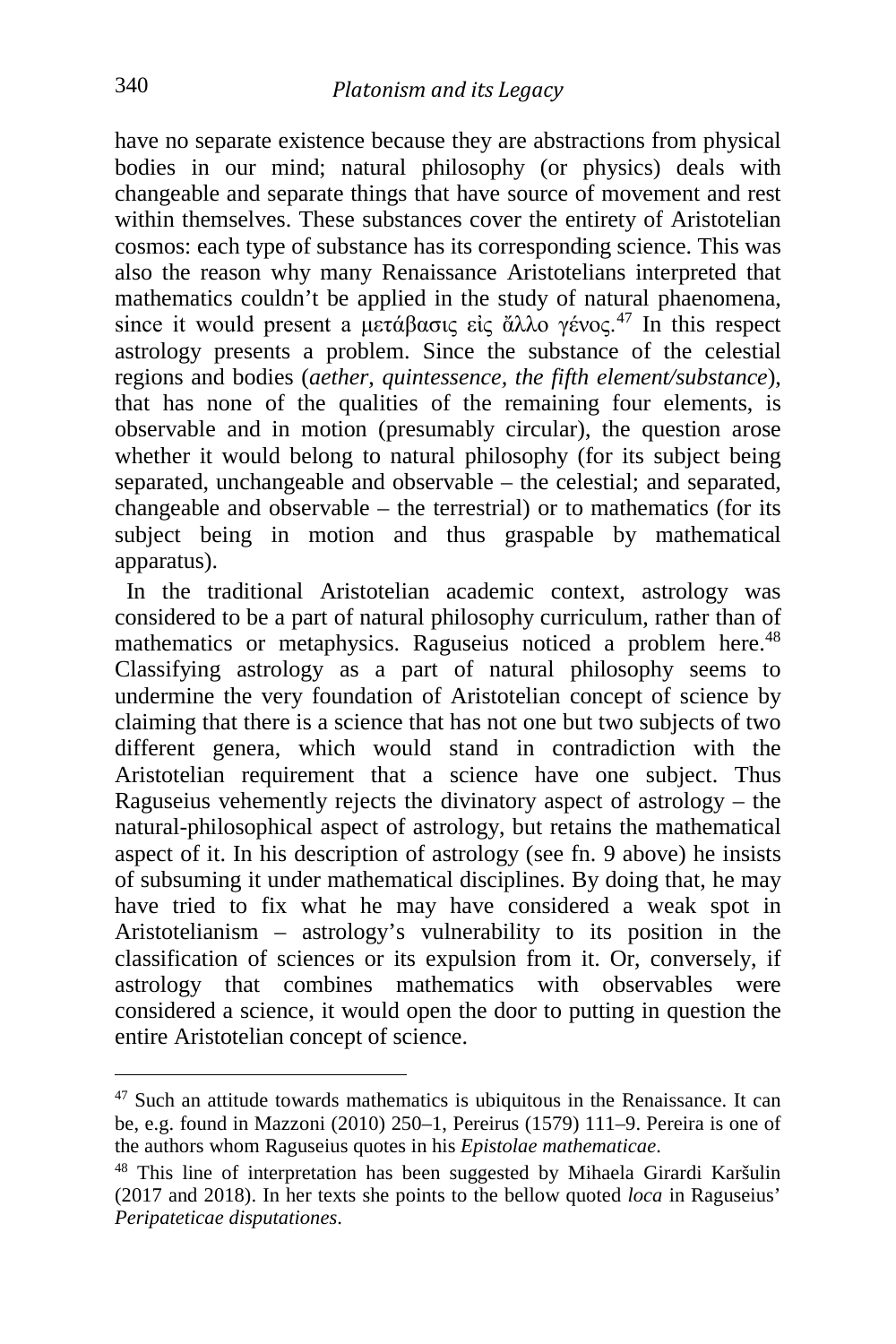There is more to the problem. How to understand the proper subject of astrology? Astrology deals, on the one hand, with changeable observables (in the sublunary realm) and, on the other, with celestial substances which are observable but unchanging. Raguseius here interprets Aristotle's requirement of scientificity of science to have one subject matter as a requirement of science to possess a univocal subject. This univocal subject would be, as Raguseius writes in his earlier work, the *Peripateticae disputationes*, *corpus naturale coelo mortalibusque commune* – and could be understood equivocally and analogically.[49](#page-23-0) And since "nothing equivocal could be a reasonable subject [of a science]<sup>"50</sup>, Raguseius has to reconceptualize astrology and remove from it the part that threatens to undermine the theoretical basis of Aristotelian science. He realized that astrology became a thorn in Aristotelianism's eye and he tried to pull out this thorn.

#### Bibliography

#### Primary sources:

- Raguseius, Georgius. *Peripateticae disputationes, in quibus difficiliores naturalis philosophiae quaestiones examinantur, praecipua, obscurioraque Aristotelis loca illustrantur.* Venetiis: apud Petrum Dusinellum, Venetiis, 1613.
- -------- *Epistolarum mathematicarum seu de divinatione libri duo*. Parisiis:, sumptibus Nicolai Buon, 1623.

#### Secondary sources:

Banić-Pajnić, Erna. "O spisu Jurja Dubrovčanina *Epistolae mathematicae seu de divinatione*" ["On Georgius Raguseius' Text *Epistolae mathematicae seu de divinatione*"]. *Prilozi za istraživanje hrvatske filozofske baštine*, 6/1–2(11–12) (1980): 83–132.

<span id="page-23-0"></span><sup>49</sup> Raguseius (1613) 7: "Dicere igitur commune hoc naturale corpus de caelo et mortalibus, non univoce, sed analogice praedicari, est diserte fateri, illud esse nomen aliquod aequivocum, cum analogia coniunctum, quod a naturalis scientiae subiecto, ex Aristotelis decreto, excludendum omnino eft."

<span id="page-23-1"></span><sup>50</sup> Raguseius (1613) 7: "Tota vis argumenti, a nobis superius propositi, ad probandum corpus naturale, coelo mortalibusque commune, pro vero et adaequato naturalis scientiae subiecto statui non posse, in eo posita erat; quia corpus naturale sic acceptum, est aequivocum et nullum aequivocum subiecti rationem habere potest."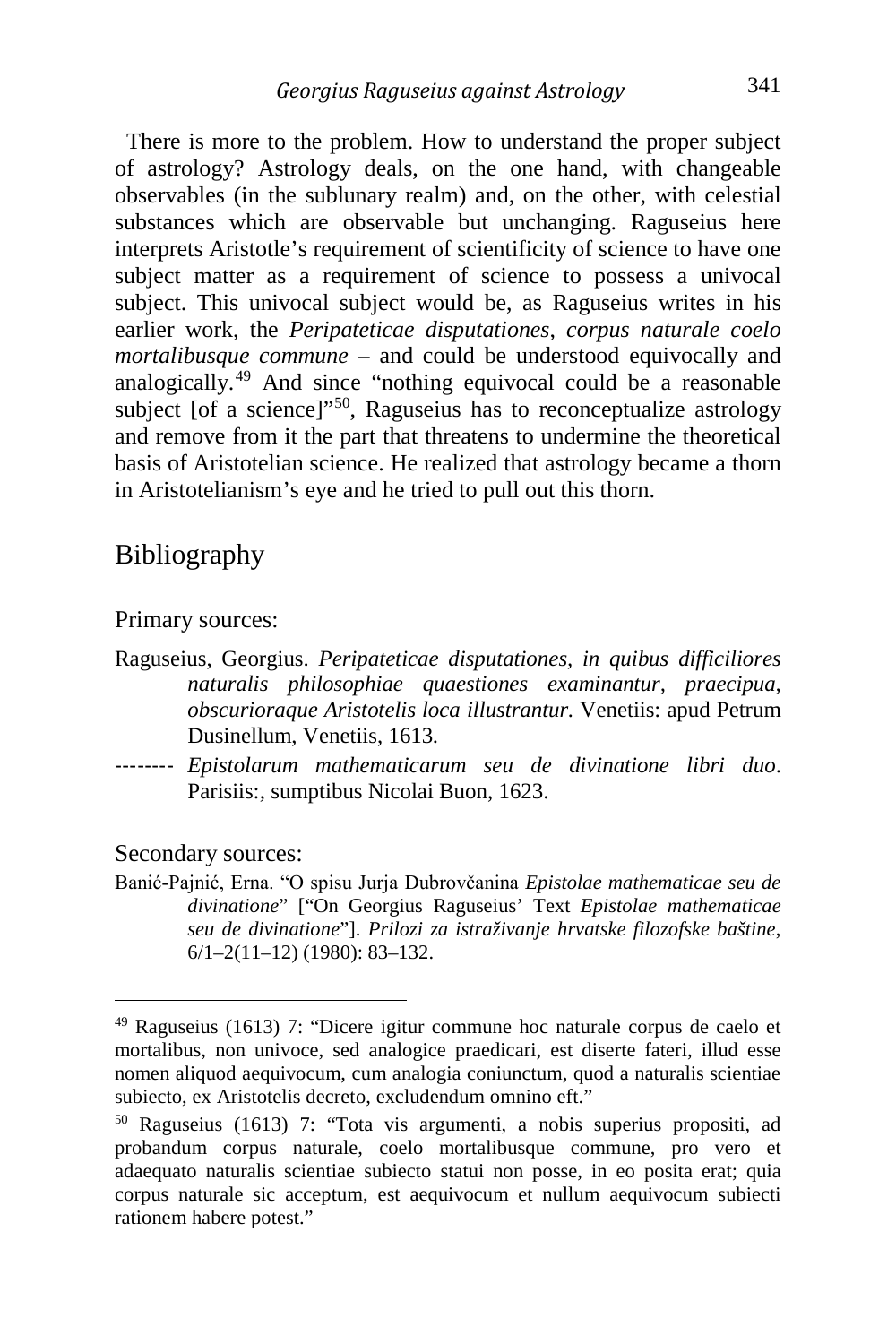- Brida, Marija. "Problemi djela *Peripateticae disputationes* Jurja Dubrovčanina" ["The Problems of the *Peripateticae disputations* of Georgius Raguseius"]. *Prilozi za istraživanje hrvatske filozofske baštine* 1/1–2 (1975): 151–184.
- -------- "Juraj Dubrovčanin o Aristotelovu tumačenju pokretača prvog kruga" ["Georgius Raguseius on Aristotle's Explanation of the Mover of the First Circle"]. *Prilozi za istraživanje hrvatske filozofske baštine*, 2/1– 2(3–4) (1976): 135–144.
- -------- "Juraj Dubrovčanin o peripatetičkim tumačenjima unutarnjih pokretačkih principa" ["Georgius Raguseius on Peripatetic Explanations of the Inner Moving Principles"]. *Prilozi za istraživanje hrvatske filozofske baštine*, 3/1–2(5–6) (1977): 133–158.
- -------- "Spor Jurja Dubrovčanina i Cesara Cremoninija o formama elemenata" ["The Dispute of Georgius Raguseius and Cesare Cremonini over the Forms of the Elements"]. *Prilozi za istraživanje hrvatske filozofske baštine*, 4/1–2(7–8) (1978): 39–83.
- -------- "Juraj Dubrovčanin o principu individuacije" ["Georgius Raguseius on the Principle of Individuation"]. *Prilozi za istraživanje hrvatske filozofske baštine*, 6/1–2(11–12) (1980): 7–49.
- Camerota, Michele. "Galileo nelle lettere di Giorgio Raguseo." In *Galilaeana. Studies in Renaissance and Early Modern Science*, Anno XI, 121–133. Firenze: Leo S. Olschki, 2014.
- Cassirer, Ernst. "Giovanni Pico Della Mirandola: A Study in the History of Renaissance Ideas." *Journal of the History of Ideas*, 3/3 (1942): 319– 346.
- Edelheit, Amos. *Ficino, Pico and Savonarola: The Evolution of Humanist Theology 1461/2–1498*. Leden – Boston: Brill, 2008.
- Girardi Karšulin, Mihaela. "Samoobrana aristotelovske prirodne filozofije na prijelazu iz 16. u 17. stoljeće: Georgius Raguseius i Matija Frkić". *Prilozi za istraživanje hrvatske filozofske baštine* 44/1(87) (2018): 7–22.
- -------- "Je li astrologija matematika ili metafizika? Raguseiusovo pismo Medu". *Prilozi za istraživanje hrvatske filozofske baštine*, 43/1(85) (2017): 29–47.
- Grant, Edward. *A History of Natural Philosophy. From the Ancient World to the Nineteenth Century*. Cambridge et al.: Cambridge University Press, 2007.
- Josipović, Marko. *Il pensiero filosofico di Giorgio Raguseo nell'ambito del tardo aristotelismo padovano*. Milano: Massimo, 1985.
- -------- *Filozofska misao Georgiusa Raguseiusa* [*The Philosophical Thought of Georgius Raguseius*]. Zagreb: Biblioteka filozofska istraživanja, 1993.
- Lawrence, Marilynn. "Hellenistic Astrology" in *The Internet Encyclopedia of Philosophy*, ISSN 2161-0002. Accessed October 5, 2017. [http://www.iep.utm.edu/astr-hel/.](http://www.iep.utm.edu/astr-hel/)
- Libera, Alain de. *Penser au Moyen Âge*. Paris: Éditions du Seuil, 1991.